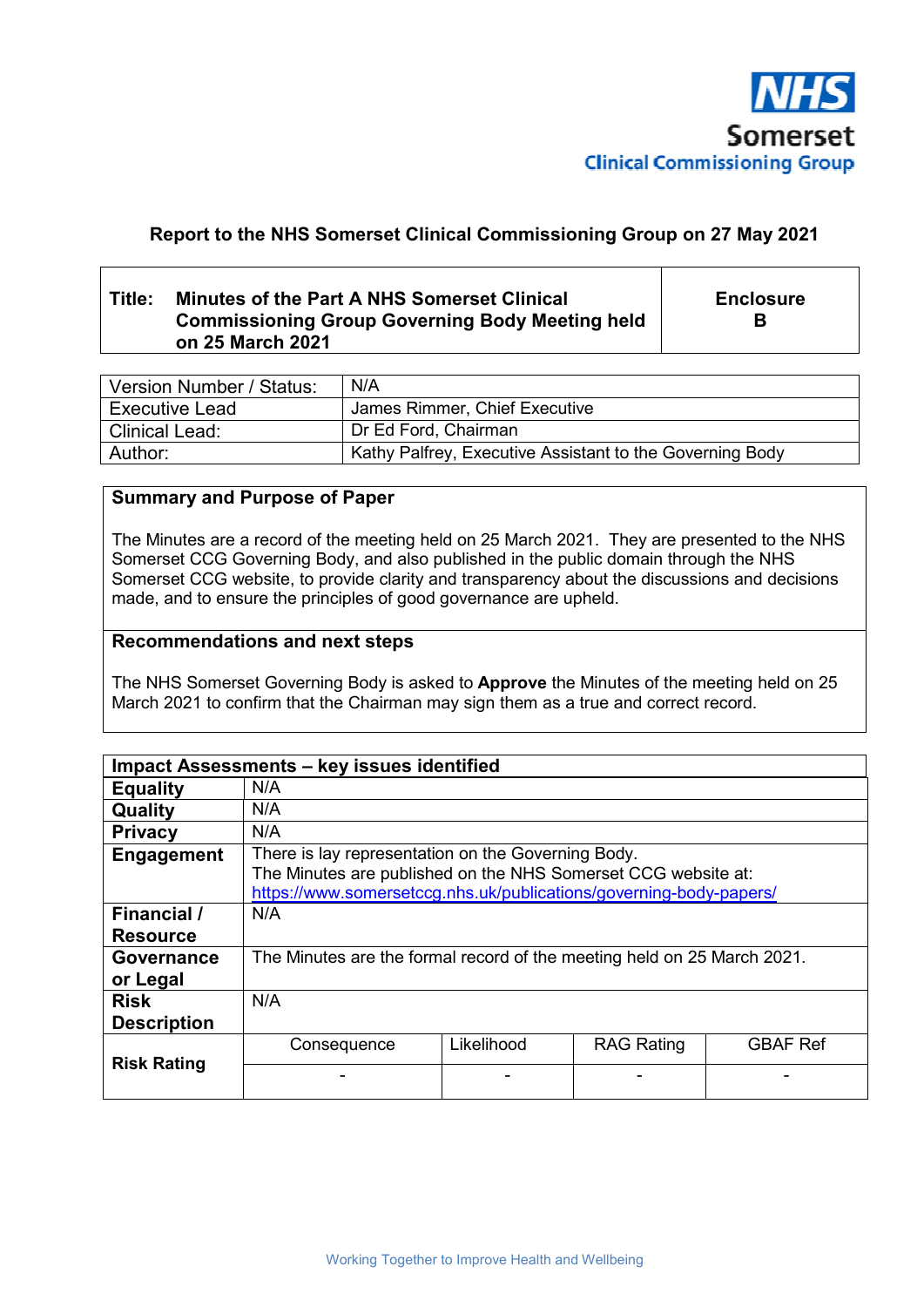

# Minutes of the **Part A** Meeting of the **NHS Somerset Clinical Commissioning Group Governing Body** held on **Thursday, 25 March 2021** via **MS Teams (Virtual Meeting)**

| Present:       | Dr Ed Ford                             | CCG Chair,<br>GP Partner, Irnham Lodge Surgery,                           |
|----------------|----------------------------------------|---------------------------------------------------------------------------|
|                |                                        | Vice Chair, Health and Wellbeing Board                                    |
|                | Lou Evans                              | <b>Non-Executive Director</b>                                             |
|                |                                        | CCG Vice Chair and Chair of Audit Committee<br>(Lay Member)               |
|                | Dr Jayne Chidgey-Clark                 | Non-Executive Director, Registered Nurse                                  |
|                | <b>Basil Fozard</b>                    | Non-Executive Director, Secondary Care                                    |
|                |                                        | Doctor                                                                    |
|                | <b>Trudi Grant</b>                     | Director of Public Health, Somerset County                                |
|                |                                        | Council                                                                   |
|                | <b>Wendy Grey</b>                      | Non-Executive Director, Member Practice<br>Representative                 |
|                | <b>Neil Hales</b>                      | Interim Director of Commissioning                                         |
|                | David Heath                            | Non-Executive Director, Patient and Public                                |
|                |                                        | Engagement (Lay Member)                                                   |
|                | <b>Alison Henly</b>                    | Director of Finance, Performance and                                      |
|                |                                        | Contracting                                                               |
|                | Val Janson                             | Acting Director of Quality and Nursing                                    |
|                |                                        | (representing Sandra Corry)                                               |
|                | <b>Trudi Mann</b>                      | Non-Executive Director, Member Practice                                   |
|                |                                        | Representative                                                            |
|                | <b>Grahame Paine</b>                   | Non-Executive Director (Finance and                                       |
|                |                                        | Performance) (Lay Member)                                                 |
|                | James Rimmer                           | <b>Accountable Officer and Chief Executive</b>                            |
| In Attendance: | Sarah Ashe                             | Designated Nurse Children Looked After and                                |
|                |                                        | Care Leavers (for item SCCG 029/2021 only)                                |
|                | <b>Becky Applewood</b>                 | Deputy Director Of Women's and Children's                                 |
|                |                                        | Health (for item SCCG 031/2021 only)                                      |
|                | <b>Judith Goodchild</b><br>Maria Heard | Chair, Healthwatch (Observer)<br>Senior Responsible Officer Covid-19, and |
|                |                                        | Programme Director, Fit For My Future                                     |
|                | Marianne King                          | Associate Director of Human Resources and                                 |
|                |                                        | Organisational Development (for item SCCG                                 |
|                |                                        | 037/2021 only)                                                            |
|                | <b>Stephen Miles</b>                   | Service Manager: Somerset Safeguarding                                    |
|                |                                        | Adults Board (for item SCCG 027/2021 only)                                |
|                | Dr Alex Murray                         | <b>Clinical Director Fit For My Future</b>                                |
|                | <b>Keith Perkin</b>                    | Independent Chair: Somerset Safeguarding                                  |
|                |                                        | Adults Board (for item SCCG 027/2021 only)                                |
| Secretariat:   | <b>Kathy Palfrey</b>                   | <b>Executive Assistant to the Governing Body</b>                          |
| Apologies:     | Sandra Corry                           | Director of Quality and Nursing                                           |
|                | Sandra Wilson                          | Observer Lay Member, Chair of Chairs of the                               |
|                |                                        | <b>Somerset Patient Participation Groups (PPGs)</b>                       |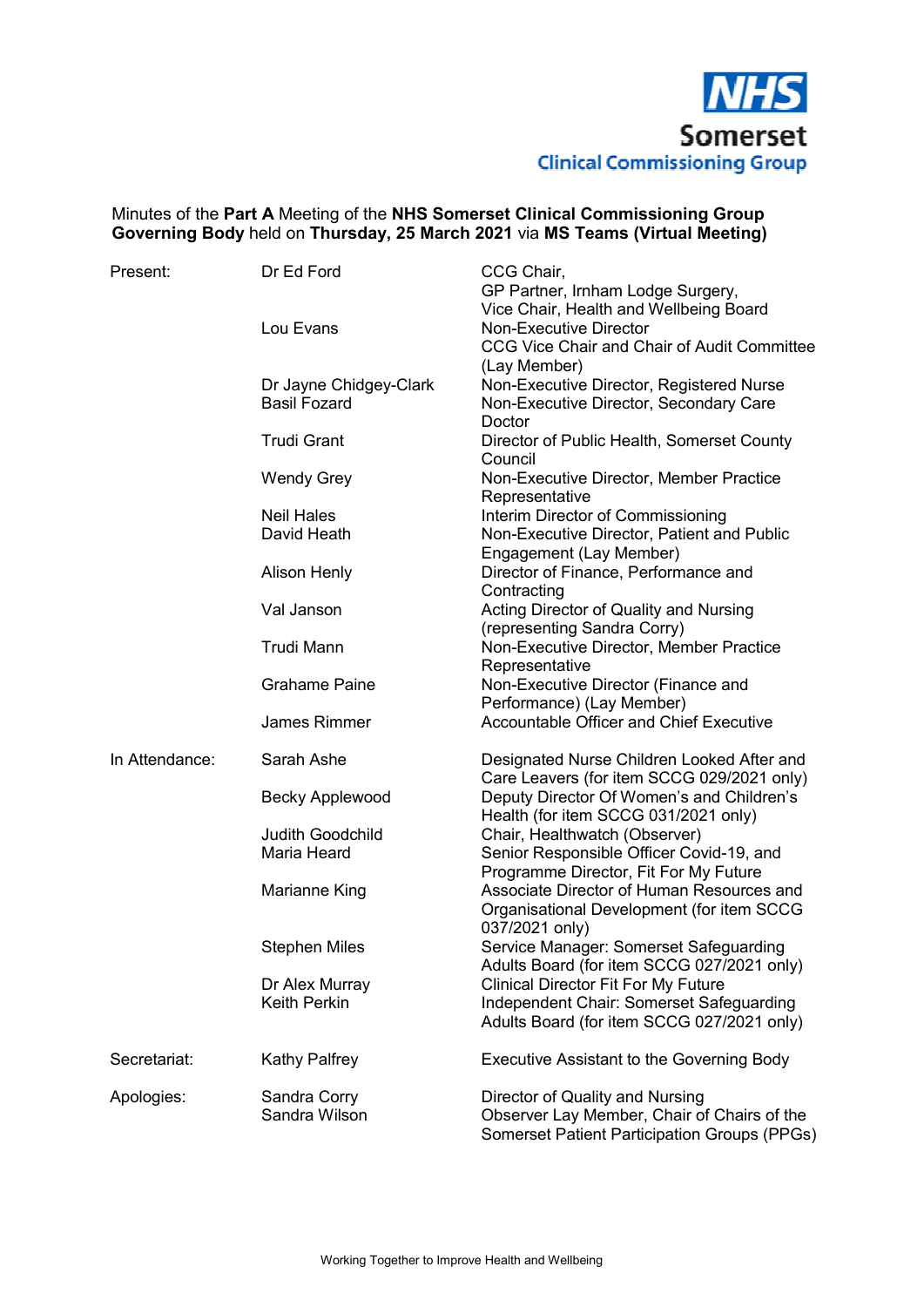### **SCCG 017/2021 INTRODUCTION**

 Dr Ed Ford welcomed everyone to the NHS Somerset Clinical Commissioning Group Governing Body meeting, in particular, Keith Perkin and Stephen Miles who would be presenting the Somerset Safeguarding Adults Board Annual Report for 2019/20. Becky Applewood would be joining the meeting to present the SEND action plan; Sarah Ashe for the Children Looked After and Care Leavers Annual Report 2019/20; and Marianne King for the Staff Survey 2020.

#### **SCCG 018/2021 PUBLIC QUESTIONS**

 As we work through the Covid19 period, members of the public are invited to submit their questions in advance to the Governing Body meeting via our website and guidance for how to do this is provided at the following link:

https://www.somersetccg.nhs.uk/publications/governing-body-papers/

 Note: All Public Questions are minuted anonymously unless the person raising the question has provided specific consent for their name to be published.

There were no public questions.

#### **SCCG 019/2021 APOLOGIES FOR ABSENCE**

Apologies for absence had been received from Sandra Corry, who was represented by Val Janson, Acting Director of Quality and Nursing.

#### **SCCG 020/2021 REGISTER OF MEMBERS' INTERESTS**

 The Governing Body received and noted the Register of Members' Interests, which was a reflection of the electronic database as at 12 March 2021.

David Heath advised that he had been appointed as Chair of the Cost Lawyers Standards Board with effect from 18 March 2021. The electronic register will be updated.

Action 792: Electronic register to be updated (David Heath)

### **SCCG 021/2021 DECLARATIONS OF INTEREST RELATING TO ITEMS ON THE AGENDA**

 Under the CCG's arrangements for managing conflicts of interest, any member making a declaration of interest may be able to take part in the discussion of the particular agenda item concerned, where appropriate, but is excluded from the decision-making and voting process if a vote is required. In these circumstances, there must be confirmation that the meeting remains quorate in order for voting to proceed. If a conflict of interest is declared by the Chairman, the agenda item in question would be chaired by the Vice Chairman, or – in his absence – another Non-Executive Director.

 Dr Ed Ford declared an Interest in item 7, Appointment of the Somerset CCG Chair. The quoracy of the meeting was confirmed.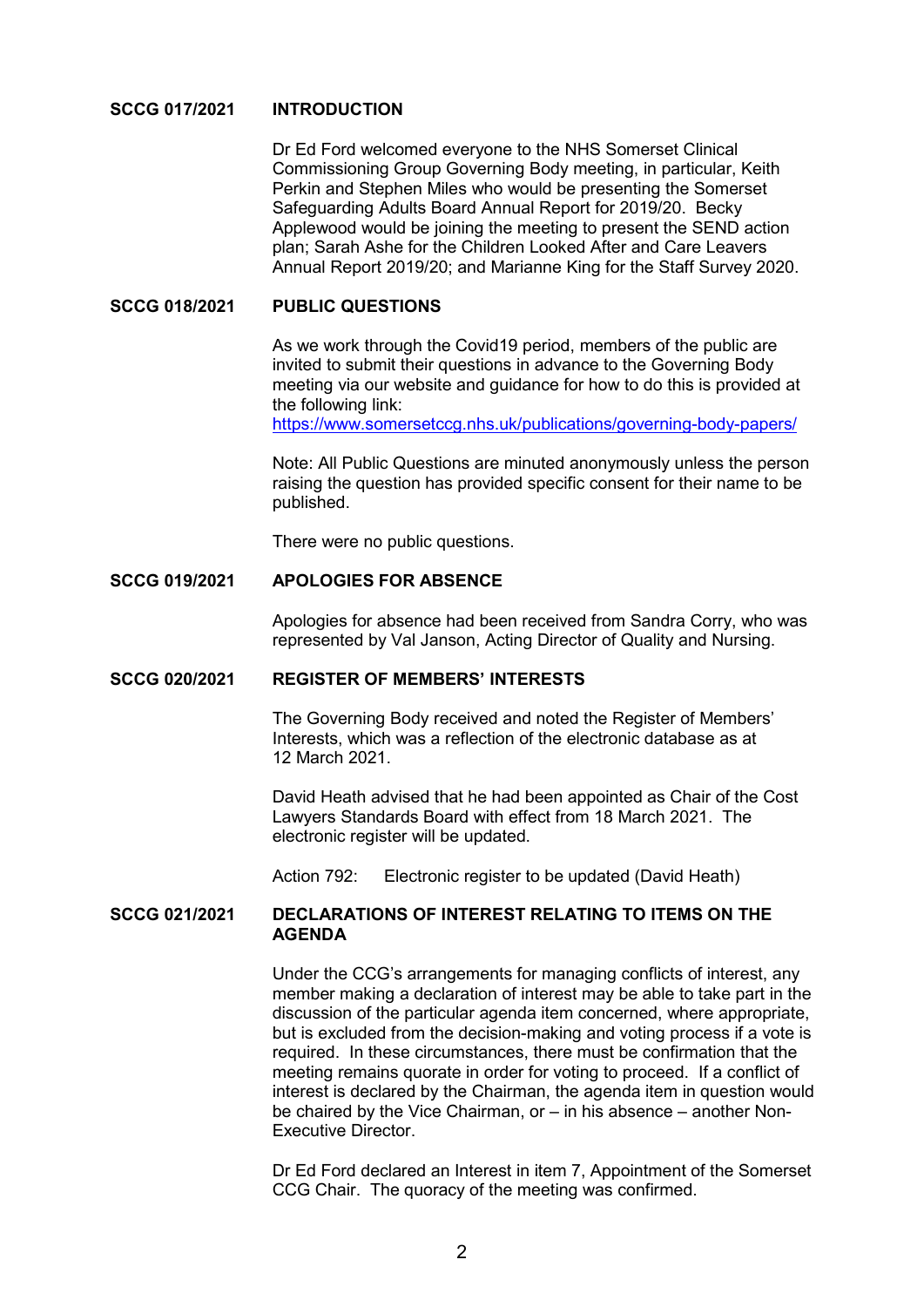### **SCCG 022/2021 MINUTES OF THE PART A MEETING HELD ON 28 JANUARY 2021**

 The Meeting received the Minutes of the Part A meeting held on 28 January 2021. By a virtual show of hands, the Minutes were approved for signature by the Chairman as a true and correct record.

#### **SCCG 023/2021 MATTERS ARISING AND ACTION SCHEDULE**

There were no matters arising. The action schedule was noted.

#### **SCCG 024/2021 RE-APPOINTMENT OF THE SOMERSET CCG CHAIR**

Lou Evans presided as Chair for this agenda item.

 The Meeting received a paper setting out the background and governance framework for the appointment of the CCG Governing Body Chair. James Rimmer provided a verbal report and it was noted that:

- towards the end of 2020 applications were sought from member practices for expressions of interest for GP practice representatives to renew the Governing Body membership. This was both in the light of the revised Member Practice representation model and that the tenure of Dr Ed Ford, as GP Member Practice Representative and CCG Chair was due to conclude on 31 March 2021
- following a successful recruitment, application and interview process, Dr Ed Ford was reappointed as a GP Member Practice representative
- the Governing Body was required to appoint a Chair for the CCG from the GB GP membership. This was discussed at an Extraordinary Part B Meeting on 25 February, and the recommendation to re-appoint Dr Ed Ford as Chair for a further three-year tenure, to 31 March 2024, was unanimously supported
- the Governing Body was now required to confirm that decision in public

 By a virtual show of hands, the Governing Body ratified the decision to reappoint Dr Ed Ford as Somerset CCG Chair.

#### **SCCG 025/2021 CHAIRMAN'S REPORT**

 The Meeting received and noted the Chairman's Report, which included the Communication and Engagement Report for the period 1 January to 28 February 2021, together with the various meetings attended by Dr Ford from 29 January to 28 February 2021.

#### **SCCG 026/2021 CHIEF EXECUTIVE'S REPORT AND LATEST NEWS**

 The Meeting received and noted the Chief Executive's Report, together with a verbal report from James Rimmer, who highlighted the following:

 on 25 February 2021, the national Covid alert level was stepped down from level 5 (risk of NHS services being overwhelmed) to level 4 (Covid pandemic in general circulation)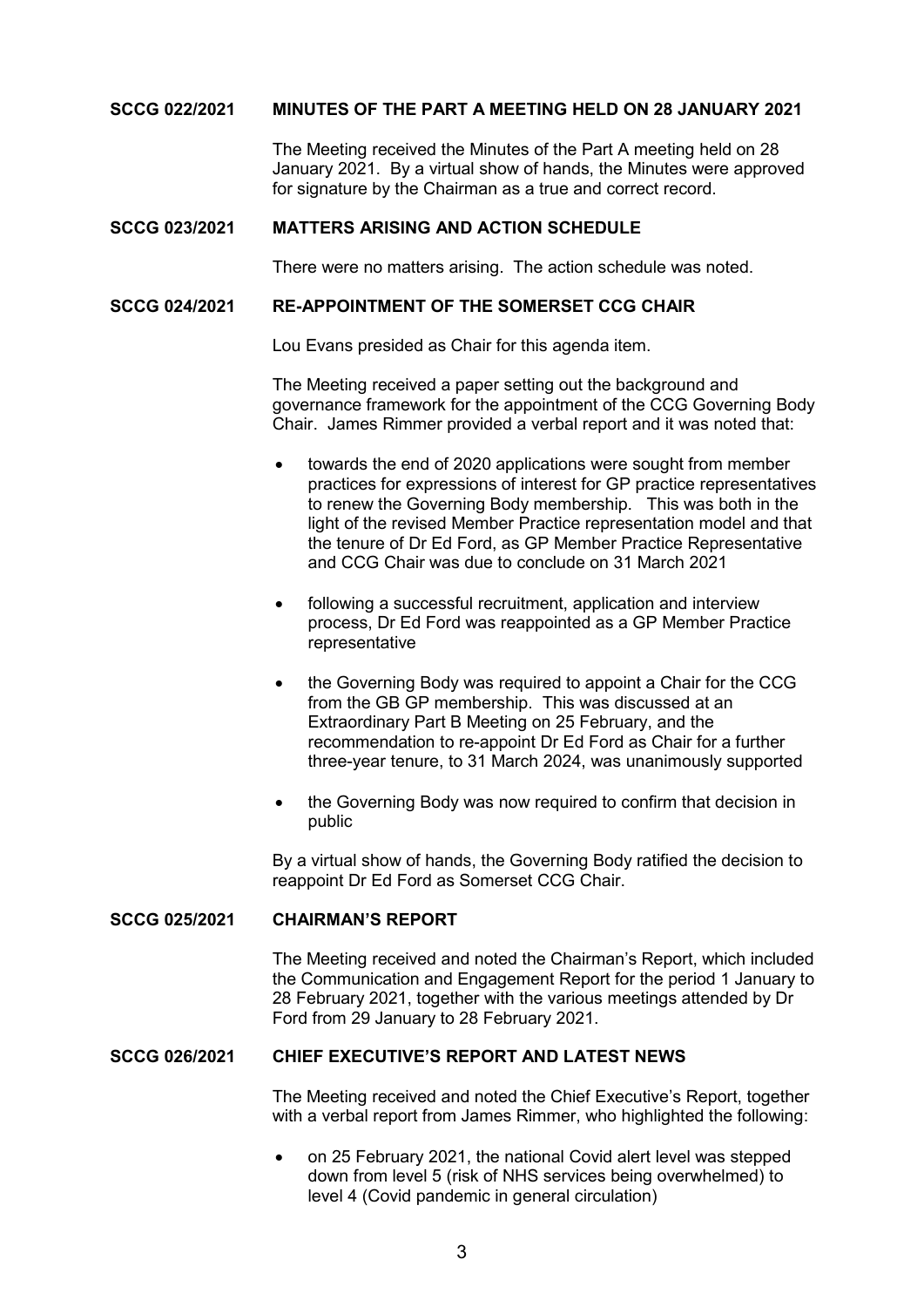- the lockdown 'roadmap' to ease restrictions is a four-step process starting from 8 March 2021 and concluding on 21 June (subject to various criteria being met). The CCG anticipates home working until at least 21 June 2021
- changes are being made to Public Health England ( PHE) and Test and Trace, and a new organisation is being established - the UK Health Security Agency, which will be led by Dr Jenny Harries as Chief Executive Officer (most recently deputy Chief Medical Officer for England)
- the publication by the Department of Health and Social Care of the White Paper, *Integration and Innovation,* which sets out the proposed next steps for Integrated Care Systems (ICSs), which are scheduled to come into effect from April 2022
- the CCG is part of the Avon and Somerset Resilience Forum, coordinated by Avon and Somerset Police. They are under significant pressure due to the ongoing Bristol riots – James Rimmer has sent a letter of support
- the Governing Body is due to receive a number of 2019/20 Annual Reports. These were due to be presented earlier in the year but were delayed because of the pandemic and the 'light touch' governance processes. The Infection Prevention and Control (IPC) 2019/20 will be brought to a future meeting

 In her capacity as Chair of the Patient Safety and Quality Assurance Committee (PSQAC), Dr Jayne Chidgey-Clark confirmed that the Committee has been closely monitoring IPC and is assured about the work being done.

### **SCCG 027/2021 SAFEGUARDING ADULTS ANNUAL REPORT 2019/20**

 The Meeting received the Safeguarding Adults Annual Report for 2019/20. Introducing this item, Val Janson confirmed that the report had been considered by the Patient Safety and Quality Committee (PSQAC) in December 2020, and drew attention to page 47 onwards, which outlined the work undertaken by the CCG to safeguard adults. The CCG is a statutory partner for safeguarding, and leads in chairing some of the sub-groups with membership on all of them.

 Keith Perkin and Stephen Miles provided a verbal report and it was noted that:

- the Somerset Safeguarding Adults Board (SSAB) has three statutory responsibilities:
	- to publish an annual report
	- to have a safeguarding plan
	- to publish safeguarding adult reviews (SARs)
- no SARs were published in 2019/20 but individuals who experienced safeguarding directly had given their stories to the SSAB which allowed further learning to take place, eg. around county lines and drug dealer exploitation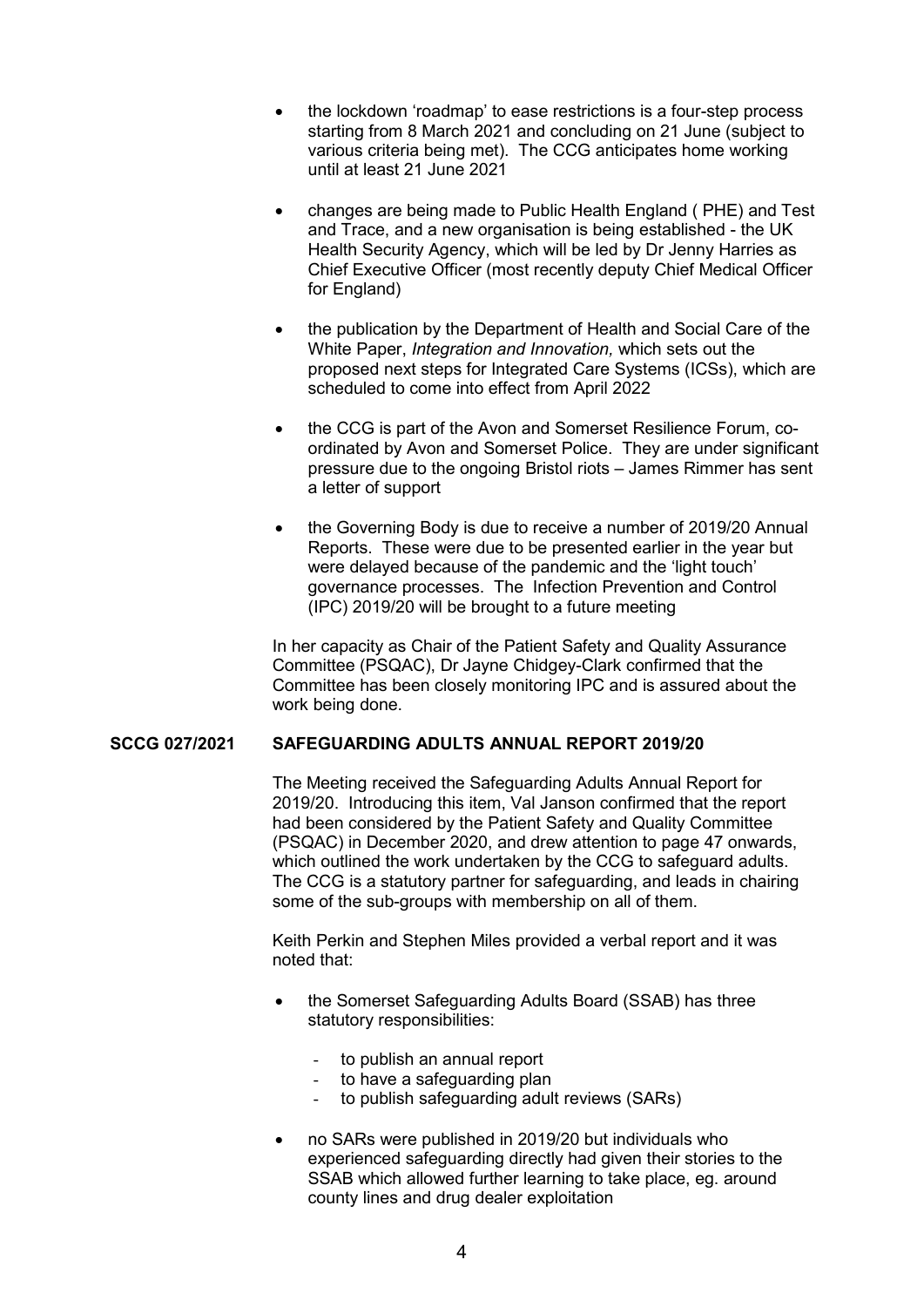- the SSAB has a key role in developing and implementing policies, and the Policy and Procedures sub-committee is chaired by Charlotte Brown, Somerset CCG's Designated Nurse for Safeguarding Adults
- due to the pandemic, Board (SSAB) activity was formally suspended between March and September 2020 but safeguarding continued. The executive team met regularly to ensure that any critical issues were picked up, and received assurance the DNAR (do not attempt resuscitation) processes
- Board activity formally recommenced in September 2020 and two practitioners from the Foundation Trusts were invited to speak to the SSAB about their experience and the challenges of safeguarding during the Covid period
- the SSAB will continue to invite practitioners to provide their experiences, which will act as a catalyst for further support
- an SAR (Damien) will be published in April, and the SSAB is keen to ensure the learning is quickly implemented
- for 2021/22, we will need to keep focused on the safeguarding priorities. These are partly driven by national requirements but local issues will also be taken into account
- there will be a national SAR report and the SSAB has a responsibility to implement the recommendations
- NICE has guidelines relating to safeguarding in care homes, and the SSAB will be supporting and challenging local care homes appropriately
- the SSAB will look at the learning from the pandemic and better understand the hidden harms
- people with learning disabilities will be a key priority
- the SSAB will also consider how performance indicators can be brought in to prioritise the work

 Dr Jayne Chidgey-Clark referred to page 33 of the report, and the delay in progressing the transition (child to adult) work due to the pandemic and asked if the work had now started. This was confirmed by Keith Perkin, who also advised that, although we are 'data rich', this will need to be better brought together to inform the work.

 Dr Chidgey-Clark asked if the work was linked to the digital initiatives: Keith Perkin responded that this is in the early stages but the CCG has been very proactive and the SSAB has confidence that this will continue. Trudi Grant confirmed that the CCG is engaged with the digital work, which was initiated just before the pandemic lockdown when the Joint Strategic Needs Assessment (JSNA) was being considered. Allison Nation, the CCG's Associate Director, Digital Strategy, has been key in setting the digital agenda and is also very tied in to the SIDeR (Somerset Integrated Digital e-Record) programme.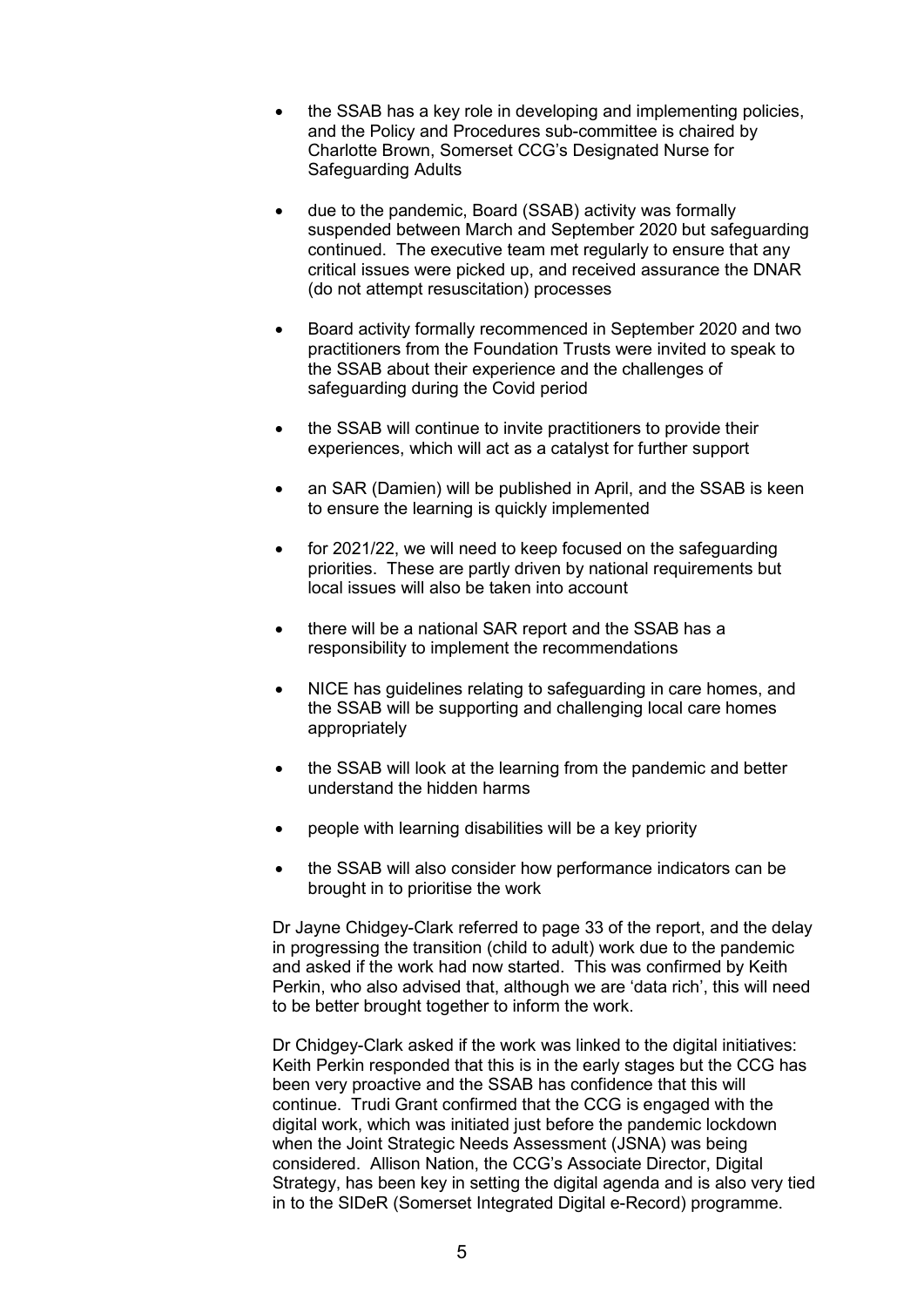Dr Jayne Chidgey-Clark thanked the SSAB for their continuing safeguarding work, and asked about the position as we move forward into an ICS (Integrated Care System):

 Val Janson responded that we already have very good existing networks for safeguarding across the system, and this will continue. Work is being progressed to both strengthen safeguarding and reduce duplication. A 10-point plan has been developed for activity to be completed over the next 12 months, eg. reviewing the policies and processes and aligning them across the system.

 By a virtual show of hands, the Governing Body endorsed the Safeguarding Adults Annual Report for 2019/20.

### **SCCG 028/2021 SAFEGUARDING CHILDREN ANNUAL REPORT 2019/20**

 The Meeting received the Safeguarding Children Annual report for 2019/20. On the assumption that Governing Body members had read the paper in advance of the meeting, Val Janson provided a brief verbal report and it was noted that:

- the CCG is part of the Somerset Safeguarding Children Partnership, which also includes Somerset County Council and Avon and Somerset Police and a number of sub-groups
- pages 4 and 5 of the report shows how the 2018/19 priorities were met, including oversight and scrutiny of how primary care staff met their statutory safeguarding children responsibility
- 102 primary care staff from 65 Somerset GP Practices attended a training day and a further date was set up in September 2020, which was well attended

 In response to a question from Trudi Mann, Dr Jayne Chidgey-Clark confirmed that the work had been endorsed by the PSQAC and the objectives for 2020/21 were signed off.

 Grahame Paine commented on the new Further Education White Paper, published on 28 January 2021, which puts greater emphasis on apprenticeships: he suggested that if the apprentices are going into a place of work rather than a place of study, this may have an impact on people who are seeking to improve themselves but who may not be successful if they are not looked after appropriately:

 Val Janson responded that Grahame Paine's comment would be taken to the Policy sub-group of the Safeguarding Children Board. However, Val Janson assured the meeting that, providing the apprenticeships are regulated, appropriate safeguarding arrangements will be in place.

 Action 793: Convey Grahame Paine's comments relating to apprenticeships to the Policy sub-group of the Safeguarding Children Board (Val Janson)

 By a virtual show of hands the Governing Body endorsed the Safeguarding Children Annual Report for 2019/20.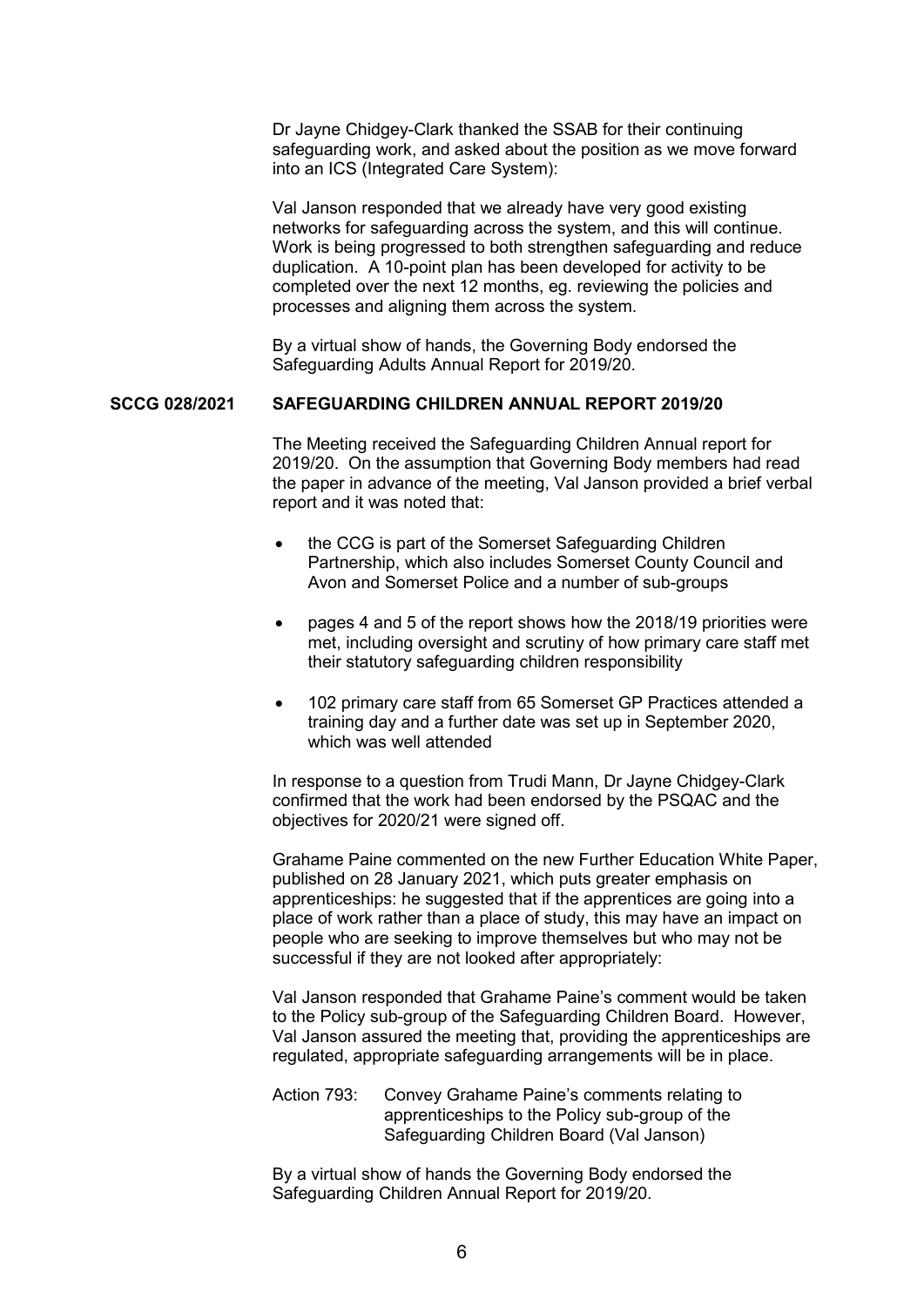### **SCCG 029/2021 CHILDREN LOOKED AFTER AND CARE LEAVERS ANNUAL REPORT 2019/20**

 The Meeting received the Children Looked After (CLA) and Care Leavers Annual Report for 2019/20. Val Janson and Sarah Ashe provided a verbal report and it was noted that:

- this is the first annual CLA and Care Leavers Report for Somerset CCG and covers the period April 2019 to March 2020
- the report sets out the work that has been done to-date, which includes a significant review of services. It is acknowledged that performance has sometimes fallen short of expectation and that ongoing challenges are being experienced
- Somerset CCG and partners are committed to improve the health of CLA, and in February 2020 the CCG agreed an investment and transformation plan for CLA and Care Levers, phased over three years, and we are now beginning to see improvements, despite starting from a low point of quality and performance
- the service supports 535 CLA (as at 31 March 2020) and 278 children were defined as Care Leavers, of which 272 remained in touch with the Local Authority
- it was considered vital that the initial health assessment procedures be prioritised, and the medical capacity to do this has been strengthened
- the CCG has worked with health providers across the system and a named nurse for CLA and care leavers within Somerset Foundation Trust was recruited to ensure that work in the provider arm was implemented as soon as possible
- an activity and performance dashboard was developed for CLA and care leavers – previously we had relied on the Local Authority dashboard which, although good, did not take all of the health aspects into account
- the dashboard was rolled-out at the height of the first pandemic lockdown, demonstrating the level of commitment from providers while they were diverted elsewhere
- we now have a better understanding of the hitherto poor performance in completing initial health assessments in a timely manner, including:
	- the CLA service was only operating 42 weeks per year: it needs to be 52 weeks
	- delays in key items of information, eg. signed consent for health services
	- CLA being moved into three or four placements in the first few months of becoming looked after, and sometimes being moved out of county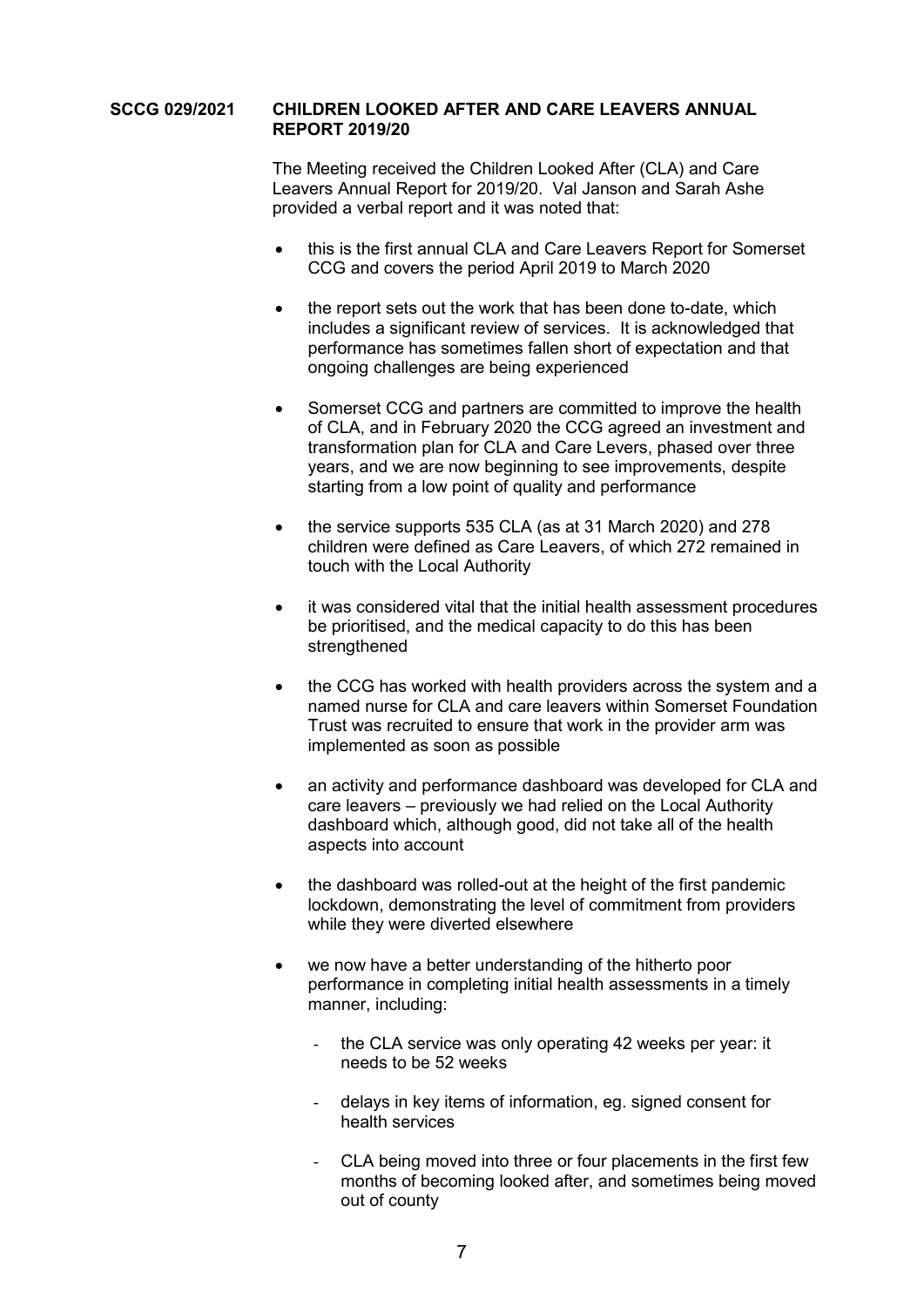- complex administrative processes
- a key priority for the future is to develop a Care Leaver offer, including bespoke counselling
- a further priority will be the development of an emotional and mental health pathway for CLA

 Val Janson confirmed that regular updates about CLA have been taken through the Patient Safety and Quality Committee and assured the Governing Body that the CCG has worked with senior leaders across the system to obtain collaborative agreement to improve performance.

 By a virtual show of hands the Governing Body approved the Children Looked After and Care Leavers Annual Report 2019/20.

#### **SCCG 030/2021 COVID-19 UPDATE**

### **Public Health Position**

 The Meeting received and noted the data for the Covid-19 pandemic as at 15 March 2021, as produced by Somerset County Council's Public Health team. Trudi Grant and James Rimmer presented the latest data (as at 25 March 2021) and it was noted that:

- Somerset is making significant progress with the pandemic, and thanks are due to colleagues and members of the public
- to-date, there have been 19,769 detected cases of Covid, with the latest 7-day rate per 100,000 population being 37.7
- because case numbers are relatively low, it only takes a small number of cases to change the rate. However, it is reassuring to see that the Christmas spike is coming back down
- there have recently been two outbreaks in the Sedgemoor area, which is driving some of the increase over the past week
- enhanced outbreak testing is taking place to identify asymptomatic cases and ensure that affected people are self-isolating to bring the outbreaks under control
- the re-opening of schools has also increased the testing rate: finding more cases is the right thing to do but will also impact on the number of detected cases
- we need to carry on the case finding approach and encourage people to do lateral flow tests twice a week.
- the current R rate for the south west, which will be updated on 26 March, is 0.6-0.9. The rate for Somerset is marginally higher, at 0.8-0.9
- it is important for people to maintain the mantra of "hands-facespace" to ensure good infection control, even if they have received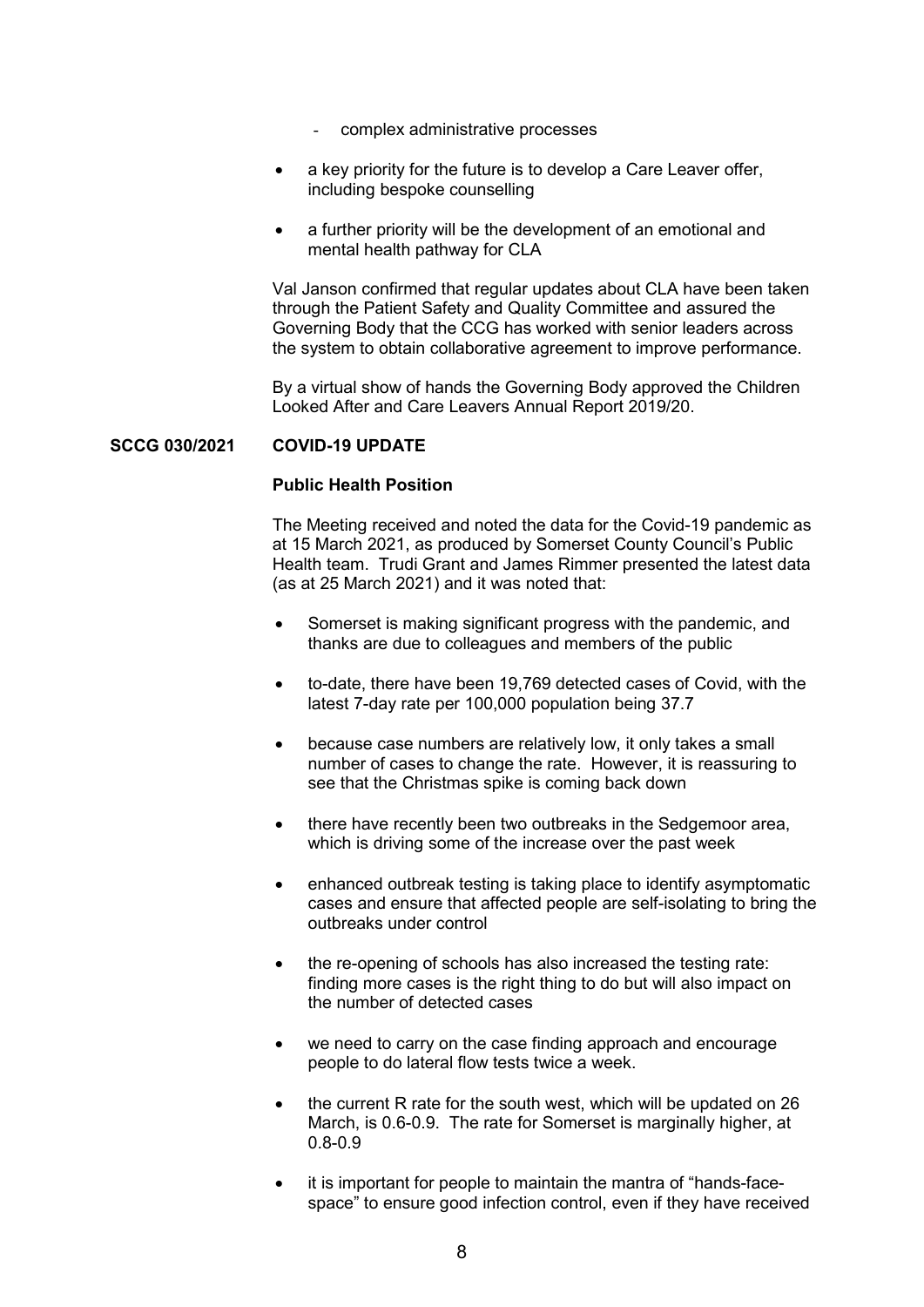their vaccination: the vaccination will protect the individual but we do not yet know how good it is in terms of onward transmission

#### **Vaccination Programme**

- more than 50% of the Somerset adult population have now been vaccinated with at least one dose
- we are anticipating less vaccine being accessible from the end of March to the end of April but second doses will be available and all vaccination centres will continue to be very busy
- cohort 10 is people aged 18-49 years, and we will be following national guidance in terms of calling people for their vaccination
- the vaccination programmes continues to follow a system approach, including SCC, District Councils and volunteers

 Dr Jayne Chidgey-Clark asked about the modelling in preparation for Wave 3 and about the scope of public messaging:

 Trudi Grant advised that the NHS is undertaking a lot of modelling: a third wave is not inevitable but it is possible, and everyone has a role to play to ensure this doesn't happen. Rapid lateral flow testing must continue as this will help us to case find and ensure immediate isolation to prevent further transmission. As a system, we are putting out constant public messages through a variety of mediums, including weekly information videos delivered by Clinton Rogers. We are also developing Covid champions, whose role is to help us understand the communication needs of different parts and groups of our population. We want to give people ideas of what they can do, rather than what they cannot – being outdoors is less of a risk than gatherings indoors.

 Noting that the system work is underpinned by the Incident Control Centre (ICC), Dr Ed Ford and James Rimmer expressed their thanks to Trudi Grant, and also to Dr Alex Murray and Val Janson. From 1 April 2021, Dr Murray will become the joint Senior Responsible Officer (SRO) for the vaccination programme in Somerset, together with Andy Herron from Somerset NHS Foundation Trust (SFT).

### **SCCG 031/2021 SPECIAL EDUCATIONAL NEEDS AND DISABILITIES (SEND) ACTION PLAN**

 The Governing Body received a summary of local area progress against the Written Statement of Action (WSoA), together with a presentation by Becky Applewood. It was noted that:

- SEND services were inspected by OFSTED in March 2020. The Inspection Report - which found that the services required significant improvement - was published on 27 May 2020
- A WSoA, setting out nine priority areas for improvement, was published on 1 December 2020. The nine Improvement Priorities (IP) are:
	- IP1: Our Children and Young People and their families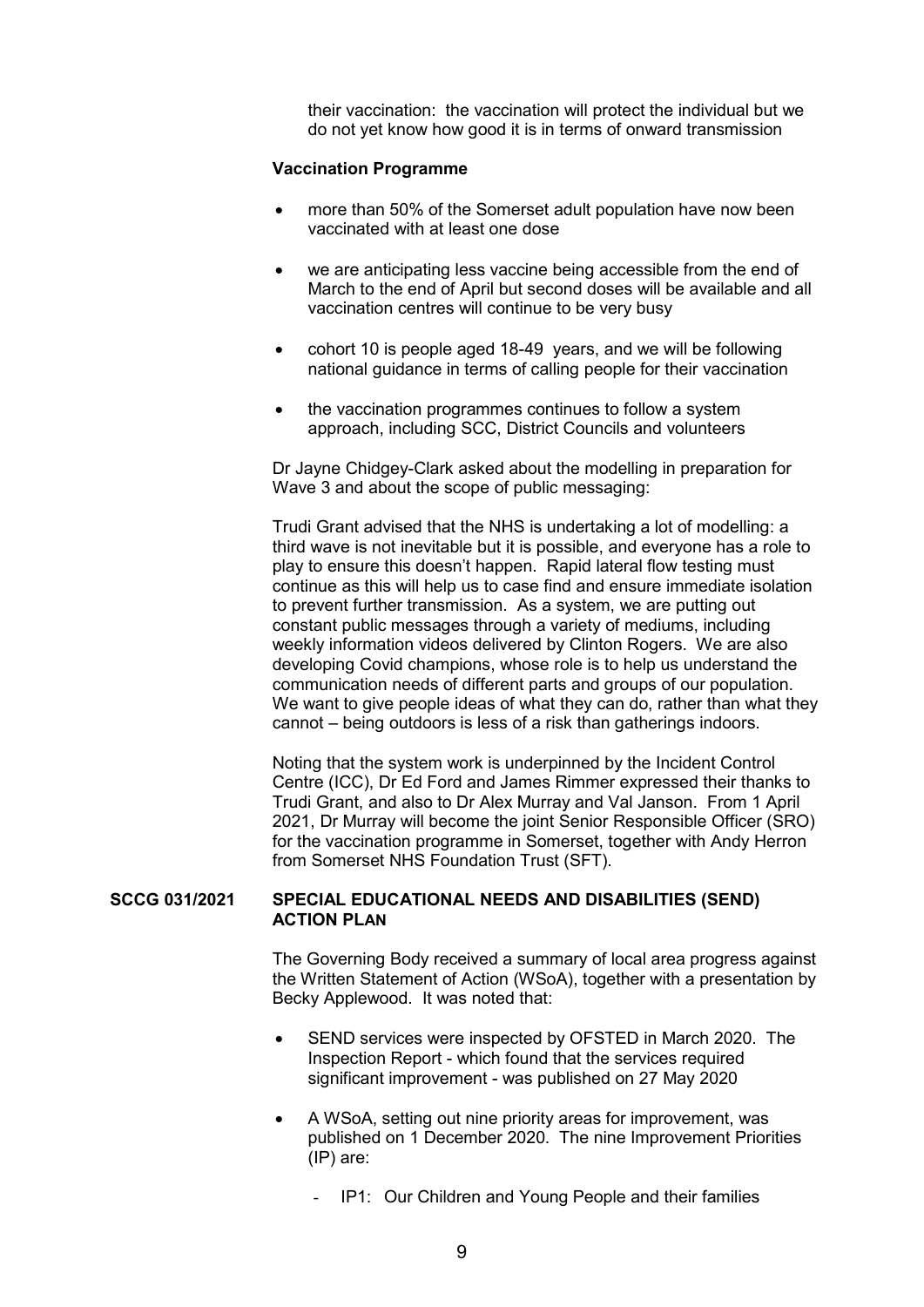- IP2: Our leadership capacity
- IP3: Our joint working arrangements
- IP4: Our joint commissioning arrangements
- IP5: Our neurodevelopmental pathway, specifically autism
- IP6: Extending inclusive best practice in schools
- IP7: Improving the consistency of our practice
- IP8: Improving the timeliness of assessment
- IP9: Improving the quality of our Education, Health and Care Plans
- The IPs feed into the three overarching themes of the WSoA:
	- Working better together
	- Planning services together through strategic working
	- Ensuring that the systems really address the needs of children and young people
- Progress against each of the IPs is contained within the report (available on the CCG website), which has been presented to the SEND Improvement Board, the Department of Education and NHSE/I. Considerable headway has been made although some challenges remain:
	- children with SEND are some of our most vulnerable: in particular, we need to think about those with autism and behavioural challenges
	- how do we change the culture across the system to ensure that everyone works together? We now have full engagement and all leads appreciate how important it is for families to be at the centre
	- we need to be able to evidence through robust data what is needed, and the quality of what we are doing
	- data collection is very difficult there are many systems and these need to be drawn together in a better way
	- delays in access to services due to Covid: however, families are now feeling heard and we have a better understanding of their experience of the services
	- there is wider work to be undertaken to ensure that the work we are doing is sustainable and within the remit of the Written Statement of action

 Alison Henly asked if further work is required around an integrated data source: Becky Applewood advised that work is taking place with the Digital Team and we need to ensure that the way we describe our data coalesces across the system (a Data Definition Agreement). Although we have a lot of data we are currently not 'business intelligent' in terms of SEND. We need to ensure we are collecting the right data, not additional data.

 Lou Evans asked when the next SEND services assessment is expected, and about our position with the regulators, the Care Quality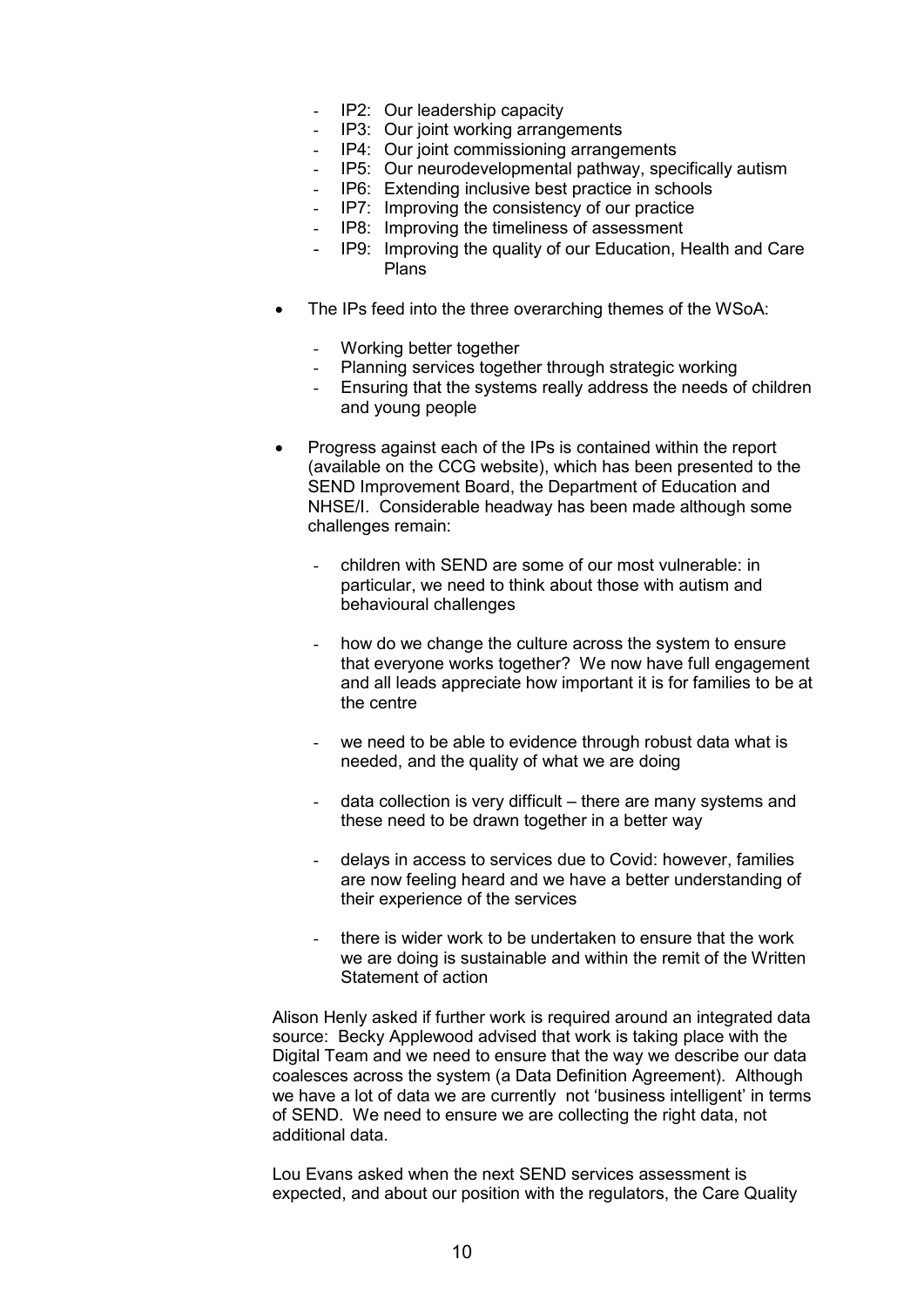Commission (CQC) and OFSTED: Becky Applewood advised that the SEND Improvement Board monitors our performance against the milestones on a quarterly or six-monthly basis and we are in constant contact with CQC. We are still in the early days of improvement but are on schedule.

 Dr Ed Ford noted that there had been an issue around silo-working and a lack of connected working, and asked about progress with collective ownership: Becky Applewood confirmed that much progress has been made. IP2 relates to leadership and Marianne King is leading on this. Culture change takes a long time, with behavior change taking at least three years to embed. However, we now have much more constructive relationships across the system, and everyone understands that greater focus can be brought by putting the child at the centre.

 Dr Ed Ford asked that Governing Body members take up any further questions/comments with Becky Applewood outside the meeting, and thanked the team for their good work.

Action 794: A further presentation relating specifically to IP5 would be circulated separately to the Governing Body (Becky Applewood)

 By a virtual show of hands, the Governing Body endorsed the Special Educational Needs and Disabilities (SEND) Action Plan.

## **SCCG 032/2021 MODERN DAY SLAVERY AND HUMAN TRAFFICKING STATEMENT**

 The Governing Body received the proposed Somerset CCG's response to the requirements of the Modern Slavery Act 2015. James Rimmer provided a verbal report and it was noted that:

- Somerset CCG recognises that it has a responsibility to take a robust approach to Modern Day Slavery and Human Trafficking, and is committed to its prevention within all corporate activities
- Somerset CCG is required to post its Modern Day Slavery and Human Trafficking Statement on its website at the end of each financial year
- section 6 of the proposed Statement refers to Due Diligence, which sets out that Somerset CCG is committed to ensuring there is no Modern Slavery or Human Trafficking in our supply chains or in any part of our business and assures that we have systems in place to encourage the reporting of concerns and the protection of whistleblowers
- all CCG staff are required to undertake training relating to Modern Slavery and Human Trafficking, and this is included in our mandatory Safeguarding Children and Adult training programmes

 By a virtual show of hands, the Governing Body approved the CCG's Modern Day Slavery and Human Trafficking Statement, noting that it would be published on the CCG's website.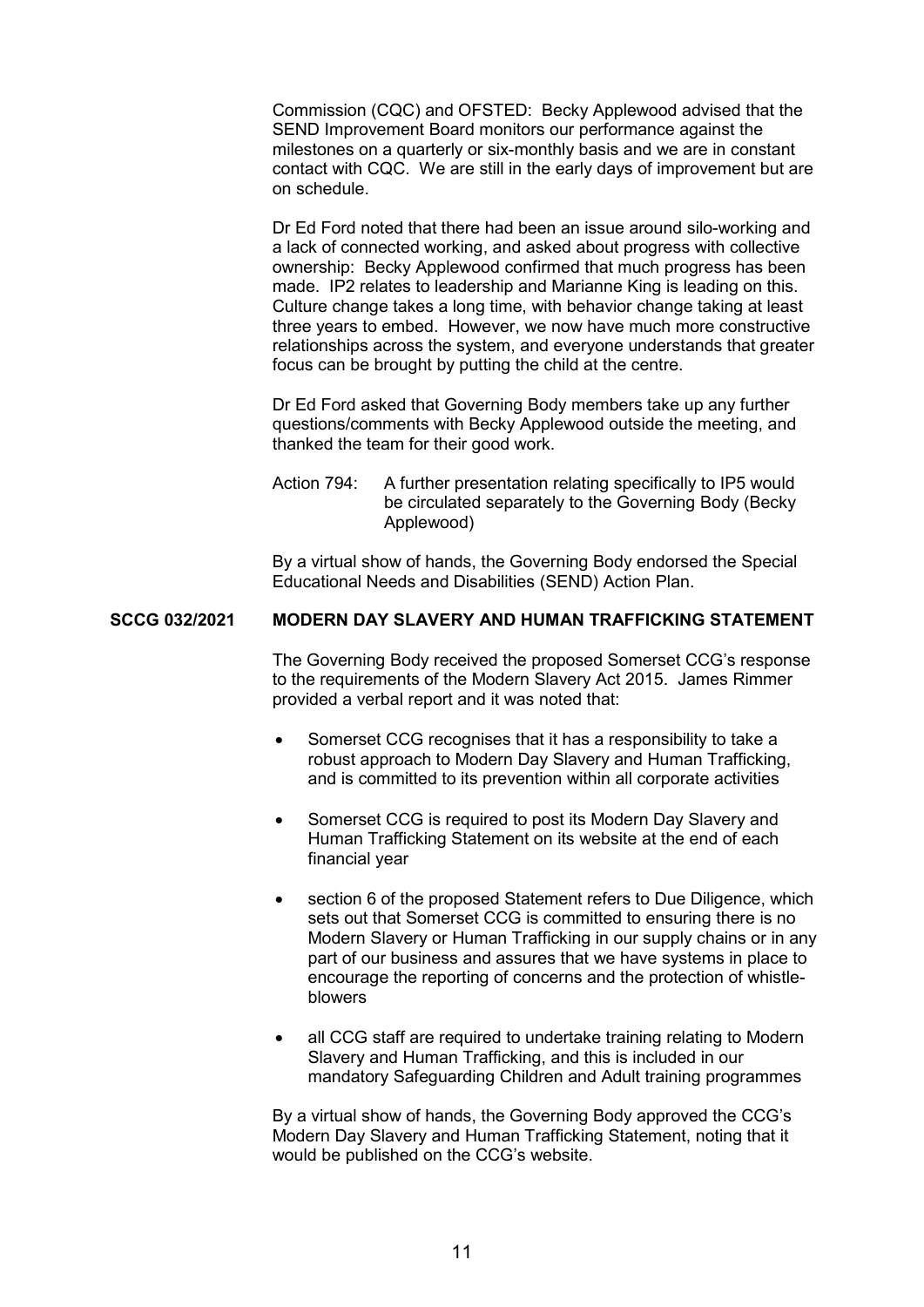### **SCCG 033/2021 ANTI-BRIBERY STATEMENT**

 The Governing Body received the proposed Somerset CCG's response to the requirements of the Modern Slavery Act 2015. James Rimmer provided a verbal report and it was noted that:

- the document sets out Somerset CCG's zero tolerance to bribery and confirms that we will implement and enforce effective systems to counter bribery
- the statement is a renewal of the commitment that the CCG has always adopted in tackling, fraud, corruption and bribery
- to further demonstrate our commitment to prevent fraud and bribery from affecting our organisation, we contract with BDO to help us develop and implement our Anti-fraud and Bribery corruption prevention procedures

 Grahame Paine commented that NHS Protect has not been visible, in terms of recommencing work in the light of Covid:

 Alison Henly responded that, during the pandemic, NHS Protect has been working in the background to counter the various different types of fraud that have been apparent during Covid. They provide us with notifications of potential/actual fraud, and have been very helpful in flagging risk areas, particularly financial. We also work closely with the local counter fraud agency, and anti-fraud reminders are taken through the Audit Committee.

 By a virtual show of hands, the Governing Body Approved the Anti-Bribery Statement and noted that it will be published on the CCG website as evidence of the CCG's commitment to countering fraud and bribery of any description.

### **SCCG 034/2021 FINANCE REPORT 1 APRIL 2020 TO 31 JANUARY 2021**

 The Meeting received the Finance Report for the period 1 April 2020 to 31 January 2021. Alison Henly provided a verbal report, summarised as follows:

- as previously advised, for the first six months of this year a retrospective claim process has been in place for additional costs in excess of the CCG's initial allocation
- retrospective claims for the period April to September have been fully funded
- for the period 1 October 2020 to 31 March 2021, the CCG received a resource limit. Plans were submitted to NHS England and detailed budgets were subsequently approved in October by the Finance and Performance Committee
- the report highlights a variance of £1.8 million, and relates to the period December-January. This was subject to the national reimbursement process and has subsequently been received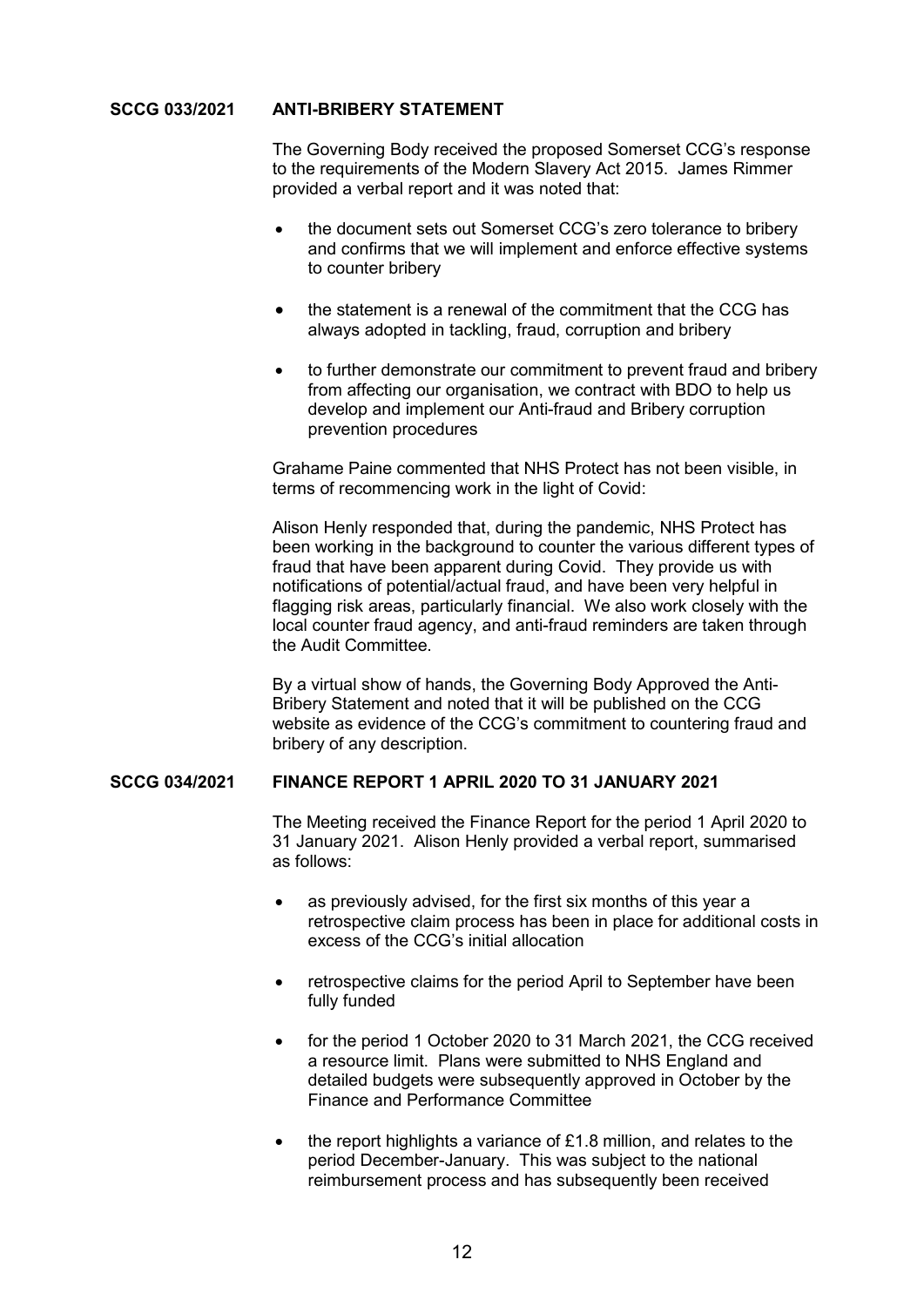- the payment with NHS trusts has moved to a block contract basis for 2020/21, based on actual 2019/20 expenditure levels, and the variances reflect where these are higher than the funding available
- a number of specific issues had previously impacted on prescribing: these have now been reversed, resulting in an underspend of £1.59 million
- there was an expected underspend against the CHC budget relating to a reduction in activity across all CHC areas of provision
- the cost of the hospital discharge programme for December and January was £1.8 million. This is still being funded retrospectively and following receipt of this funding, the CCG will achieve a breakeven position
- the CCG has continued to support local businesses through ensuring fast payments and is routinely paying 100% of invoices within 30 days

 Grahame Paine commented that no planning guidance has yet been received, and expressed his thanks to the Finance team for their work.

 Dr Jayne Chidgey-Clark queried the forecast under-commitment against the Mental Health Investment Standard (page 7 of the report refers): Alison Henly responded that the Mental Health Investment Standard has been fully spent, albeit in a different way, and the priorities for 2021/22 will need to be reconsidered.

 By a virtual show of hands, the Governing Body approved the report of the CCG's financial position as at 31 January 2021.

### **SCCG 035/2021 INTEGRATED BOARD ASSURANCE REPORT FOR THE PERIOD 1 APRIL 2020 TO 31 JANUARY 2021**

 The Meeting received the Integrated Board Assurance Report for the period 1 April 2020 to 31 January 2021. Neil Hales, Alison Henly and Val Janson provided a verbal report, summarised as follows:

- there has been a significant increase in demand for the out of hours and NHS111 services and more recently ambulances. A number of actions have been taken:
	- the integrated urgent care clinical validation service was launched on 2 November 2020, following a successful pilot which showed high levels of clinical validation coupled with high re-direction of patients to alternative services more appropriate to their clinical needs
	- the launch of the Think 111 first initiative from 1 December 2020
	- recruitment to the high intensity user team, who have signposted 30 patients to more appropriate services
- elective performance: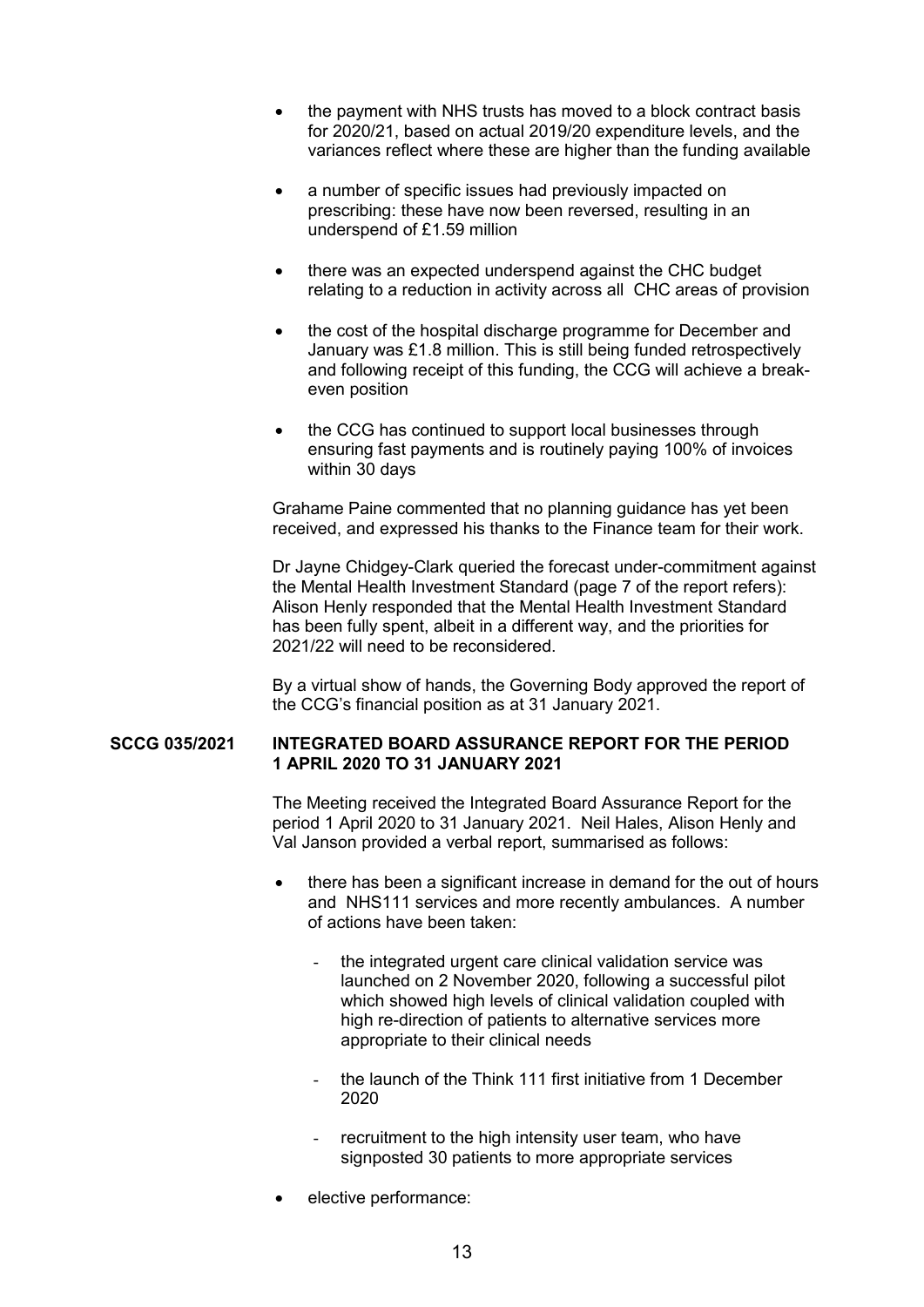- in January 2021, 38,404 patients were waiting for their definitive treatment. This represents a reduction of 883 patients compared to the position in February 2020
- the number of people who have waited for treatment for longer than 18 weeks increased in January, although the total number of patients waiting in excess of 29 weeks and 40 weeks has started to reduce
	- the capacity for elective work reduced in January due to an amber surge in terms of ITU Covid-19 cases. At Somerset NHS Foundation Trust, nine of 14 theatres were converted into critical care capacity. Three theatres reopened for elective work on 1 March, three on 15 March, and the final three will re-open on 29 March. It is anticipated that the number of patients waiting for elective surgery will initially increase further, but work is being undertaken to see how we can start to address and reduce the waiting list in total
- the report details the current performance levels of cancer services and the various positive actions which are being taken
- the improving access to psychological therapy (IAPT) services continue to exceed the national and local performance targets
	- the change in service model, supporting people predominately by telephone, video and webinar intervention, has succeeded in maintaining service delivery
	- face to face appointments are still available by exception and where clinically appropriate, in line with national guidelines
- the report now includes a summary of our focus on Learning Disability and Autism, and this will continue to be developed
- some performance indicators are red-rated:
	- CHC shows that currently, 44% of people are being assessed within the 28 day statutory timeframe. This is partly due to work on the backlog but a number of CHC staff have been redeployed to the mass vaccination programme
	- performance has declined in the programme for reviewing deaths of people with a learning disability, which in part is related to an increased number of deaths due to Covid. However, all deaths will be reviewed for areas of learning, particularly around inequality of services, access etc.

 Dr Ed Ford asked about data relating to primary care activity: Alison Henly responded that formal data is awaited. However, the Primary Care Commissioning Committee (PCCC) reviews the number of appointments being offered, both virtually and face-to-face, to ensure that people are receiving GP services appropriately and that there are no specific pockets of difficulty.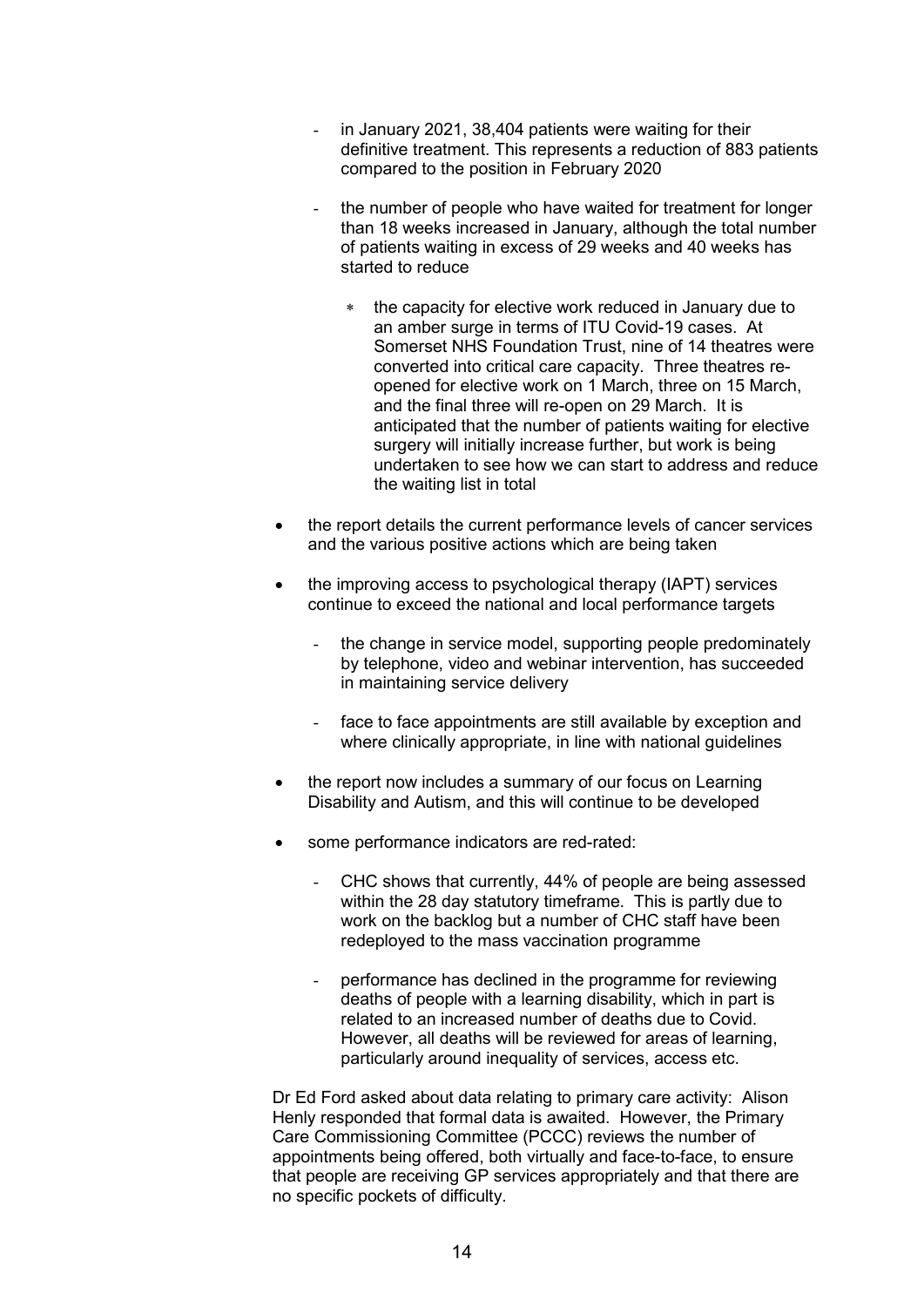David Heath commented that a crucial element over the next few weeks and months would be the reintegration back into primary care of those primary care colleagues who had been redeployed into the vaccination programme.

 Referring to mental health services, Dr Ed Ford noted that the CCG has invested in new ways of providing support, eg. the introduction of MindLine, and asked if these could be included in future reports to provide a holistic view of all mental health services: Alison Henly confirmed that we are beginning to capture more information in our collaborative approach to mental health services, and we will pick up MindLine, and its impact, for the next report.

 Action 795: Include MindLine and its impact in future reports (Alison Henly)

 Lou Evans expressed concern about the number of people (almost 3,000) who have been waiting for longer than 52 weeks for their surgery and asked how this would be addressed:

 Nail Hales responded that we are developing a plan to increase capacity and will share this when further detail is available. We are actively looking at the harm review process for long-waiting patients but it is expected that the problem will worsen initially. The harm review process currently involves senior clinicians, who – by taking part – are necessarily removed from their surgical clinical capacity, so there is a fine balance.

 Val Janson agreed that everyone is concerned about the number of long-waiting patients. National guidance suggests that the harm review process be stepped down. The next Patient Safety and Quality Assurance Committee meeting will discuss how we prioritise patients, how we use the perioperative programme, how we work as a system, the effects on primary care, acute hospitals, social care etc, and how we recognise, hold and mitigate the risks.

 Dr Alex Murray cautioned that we must be mindful that – given the length of time that patients have waited – there is a risk that some may no longer be sufficiently medically fit for surgery. We will need to ensure that surgery remains the right approach for the patient.

 Basil Fozard commented on cancer performance and stated that the time from GP referral to diagnosis was unacceptable, with only 74% of people receiving a timely diagnosis:

 James Rimmer responded that cancer services have been kept going throughout the pandemic and they will form part of the planning process and be a key priority for the forthcoming year. The GP referral rate is acknowledged, and diagnostic capacity, particularly endoscopy, are both regional and national issues. This will be a point of focus for Somerset so that improvements can be made.

 Dr Ed Ford confirmed that performance issues will be considered at the GB Development Session in April. James Rimmer further confirmed that a draft plan would be available at the end of April.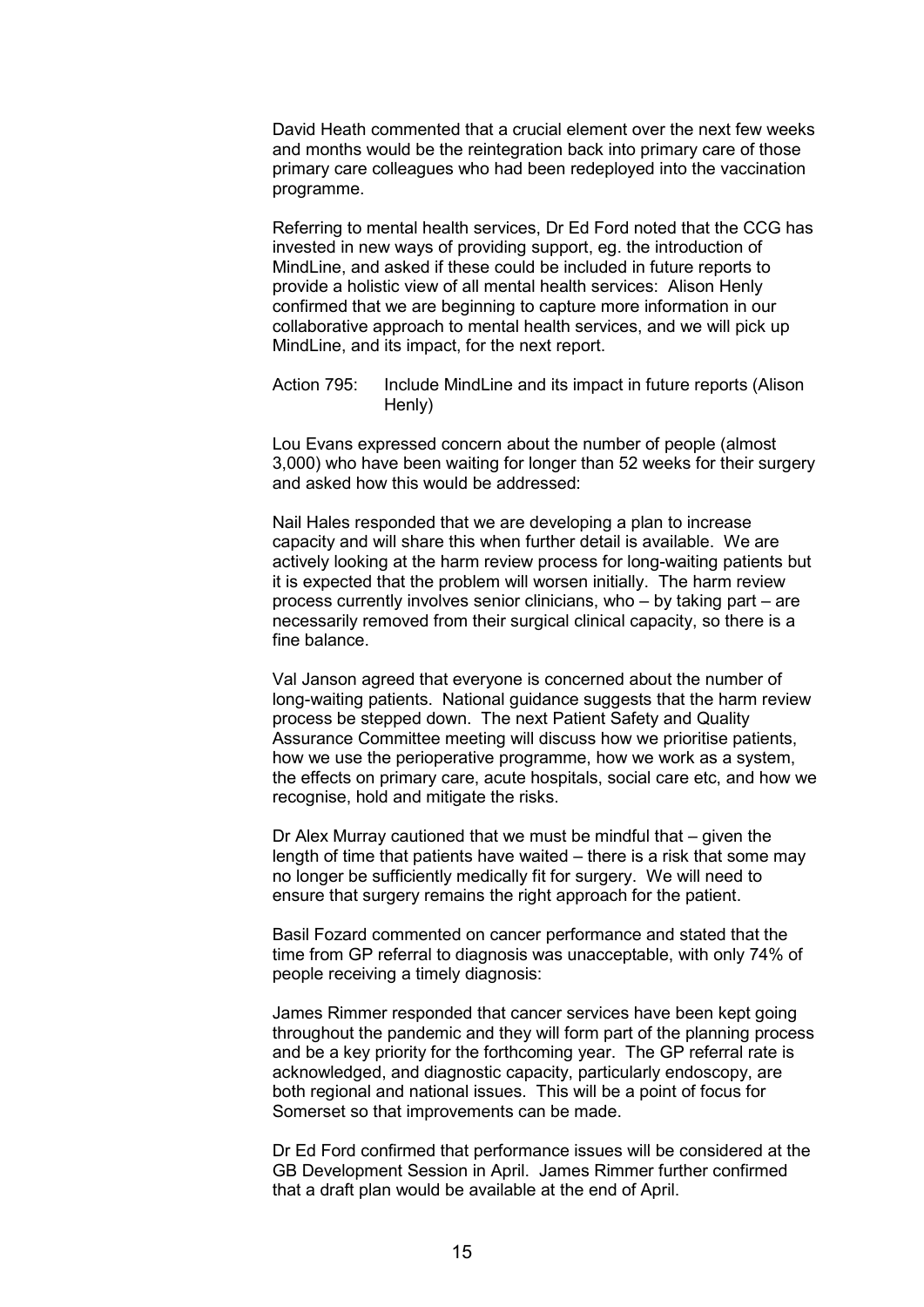Referring to mental health, particularly for children and young people, Trudi Mann noted that additional investment is being made in Somerset services but commented that referrals to the CAMHS service by primary care are being rejected because they don't meet the thresholds. Trudi Mann asked if funding could be made available to the Primary Care Networks (PCNs) to further support children's mental health.

 Dr Alex Murray confirmed that PCNs have increased work with children and young people through schools but it is difficult to enable this to happen effectively with the current funding. Alison Henly responded that the CCG is already considering additional mental health funding for primary care for 2021/22, and it is prioritised in the Mental Health Standard for 2021/22.

 By a virtual show of hands, the Governing Body endorsed the Integrated Board Assurance Report for the period 1 April 2020 to 31 January 2021.

#### **SCCG 036/2021 FULL CORPORATE RISK REGISTER REPORT**

 The Meeting received the full Corporate Risk Register Report as at 17 February 2021. Neil Hales provided a verbal report and it was noted that:

- 11 risks have been closed since July 2020 (the last full review by the Governing Body)
- four risks have been de-escalated from the CRR to the Directorate Risk Register
- six risks have reduced their risk score within the CRR
- nine risks have been escalated from the Directorate Risk Register to the CRR:
	- 25 Performance Targets
	- 362 LeDeR Programme
	- 405 Physical Health Checks for vulnerable groups
	- 406 Covid-19: Increased demand for mental health services
	- 409 Preventable deaths from suicide in relation to Covid-19 and aftermath
	- 413 Patients with complex needs
	- 427 Covid-19: Children and Young Person MH access rate
	- 440 PREVENT Compliance in Trusts
	- 449 Referral to Treatment
- three risks within the CRR have increased their risk rating:
	- 243 Vacancies and decreased capacity in Safeguarding Children Team
	- 255 SWASFT Category 1 and Category 2 Performance
	- 428 COVID risk of nosocomial transmission
- all risks are assessed at the Risk Management Committee meetings, and individual risks are reviewed at Committee level (Finance & Performance committee etc).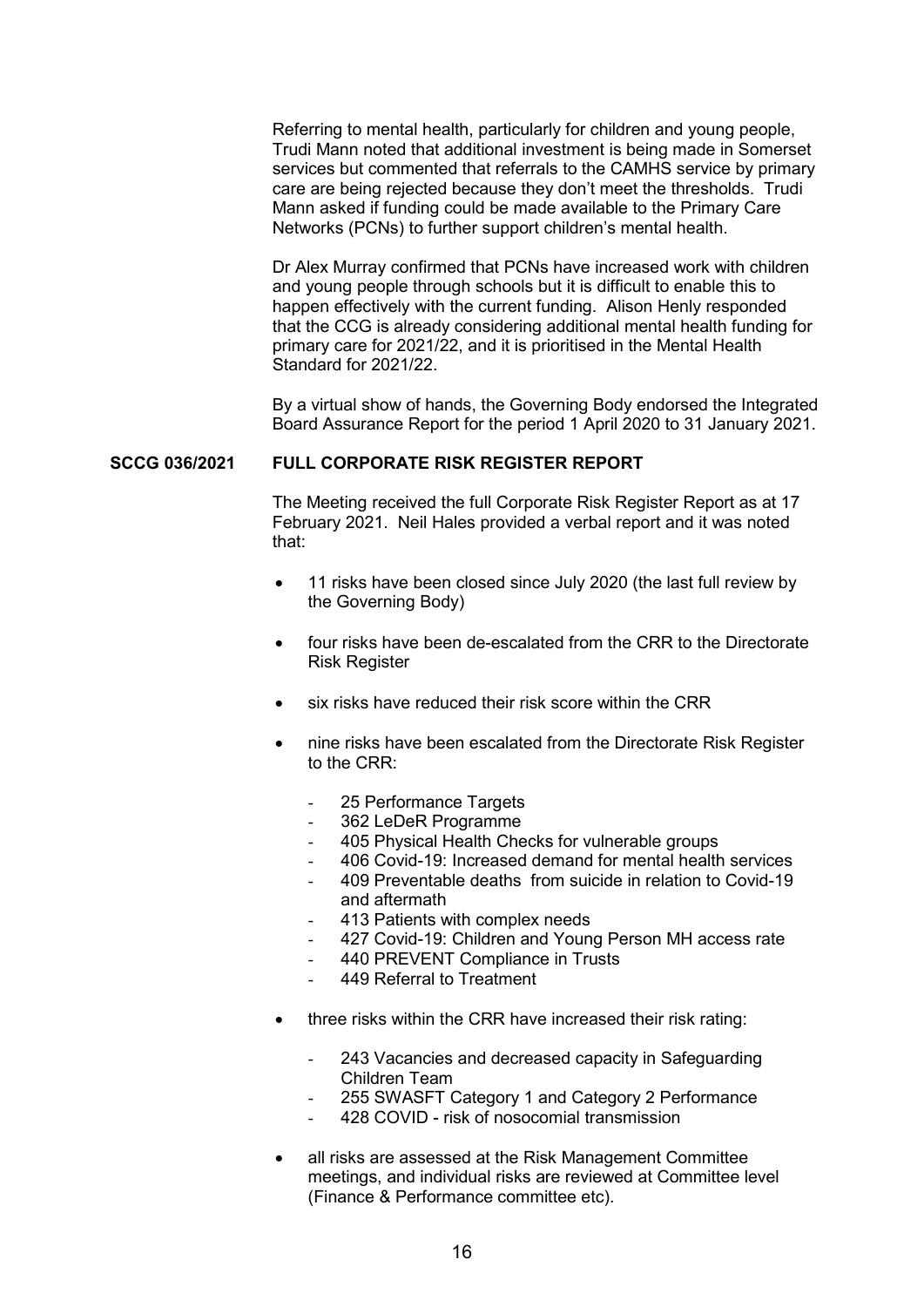- risk 212, ambulance call stacking: we are an outlier in terms of ambulance services, although this has improved since October. A business case is being reviewed to invest in a Cat 4 pilot. On 24 March 2021, 41 Cat 4 and Cat 3 calls were received, of which 40 were downgraded
- risk 430 SEND: there are some sub-risks, but the overall risk will remain on the register until these are resolved

 Referring to page 4 of the report, Grahame Paine noted that in November 2020, five risks were rated '4' in terms of both severity and likelihood – however, in February 2021, this had increased to 11 risks:

 Neil Hales responded that some risks are linked to capacity constraints but agreed that it would be important to keep focus on these. James Rimmer advised that the Governing Body would be reviewing risks at a future Development Session.

 By a virtual show of hands, the Governing Body approved the additions and amendments to the Corporate Risk Register.

#### **SCCG 037/2021 STAFF SURVEY 2020**

 The Meeting received the Somerset CCG Staff Survey Results for 2020, including both a full and summary report. Marianne King provided a presentation and verbal report and it was noted that:

- 2020 was the first year that Somerset CCG had taken part in the national staff survey. This has enabled us to make a comparison with the results of the local staff survey in 2019 and also with other CCGs
- 80.2% of staff completed the survey (211 of 263), compared to a national average response in 2019 of 49.8%
- highest scoring areas:
	- 79% of staff feel able to use their skills within their role, which is 6% statistically higher than national comparator and an improved result from our local survey
	- 83% of staff are satisfied with the amount of responsibility they are given, 4% above national comparator
	- 83% agreed that the care of patients/service users was the CCG's top priority, 7% above national comparator
	- 81% feel their manager takes a positive interest in their health and wellbeing, **which is** an improved result since the local survey in 2019 and in line with other CCGs
	- 77% of staff feel managers give them clear feedback, 4% above national comparator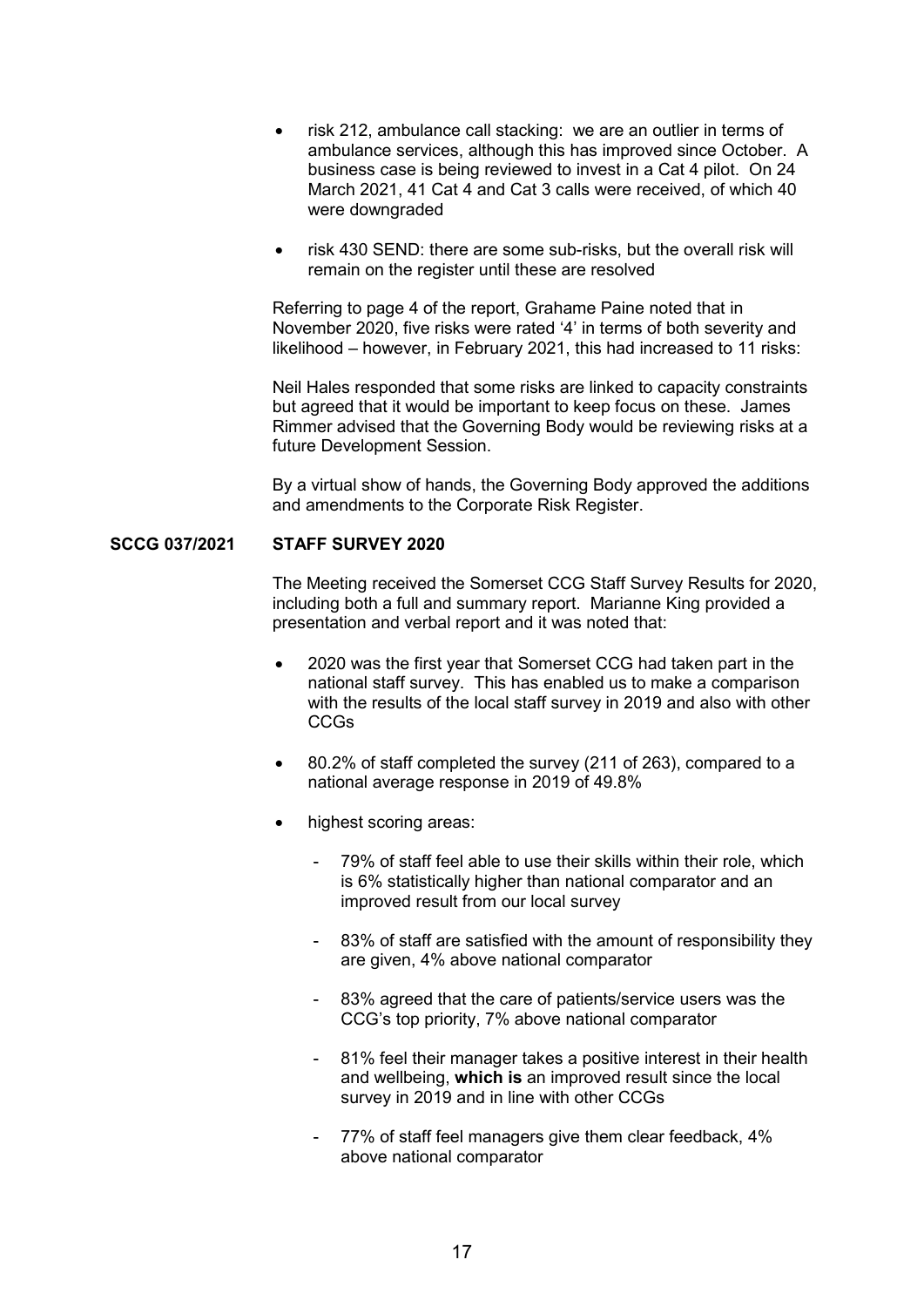- 93% felt that the organisation acts fairly with regards to career progression/promotion, 4% above national comparator
- lowest scoring areas:
	- 45% of staff admitted to coming to work despite not feeling well enough, which is 6% statistically higher than national comparator
	- 39% of staff have felt unwell due to work-related stress, an increase from 30% in the 2019 local survey
	- 9% have felt bullied, harassed or abused by their managers (18 employees) and 11% have felt similarly by their colleagues (22 employees), although this is in line with other CCG responses of 9% and 10% respectively
	- 73% of staff frequently work additional unpaid hours, 10% above national comparator
	- 32% feel unable to meet conflicting demands on their time and have unrealistic time pressures, 9% higher than national comparator
	- 50% of staff feel that senior managers act on feedback, and just 48% felt that they try to involve staff in important decisions, both 10**%** lower than local survey, but other organisations in sector reporting very similar
	- 28% of staff often think about leaving the CCG, 6% above national comparator
- areas for action key themes:
	- health and wellbeing
		- we do not condone bullying/bad behaviour: we believe it is important to create a culture where colleagues feel part of a team and are supported
		- listening and learning
	- work/life balance and workload
		- it is not unusual for people working in the NHS to feel a high level of burden
		- 73% reported that they work unpaid longer hours: we will need to address this as we move into an ICS
	- leadership engagement
		- we will be providing line management training that will develop a compassionate style of leadership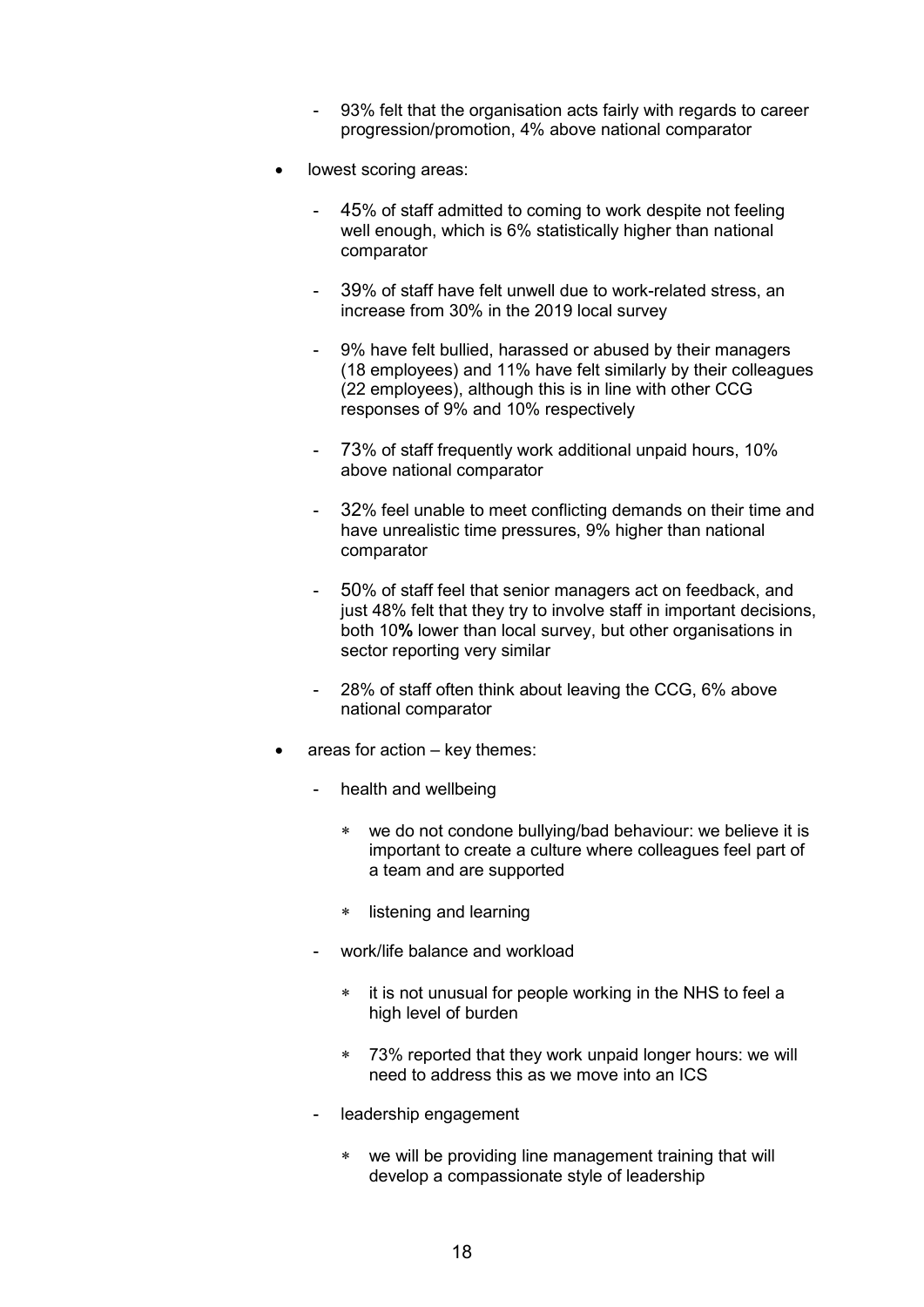- retention
	- 28% of staff often think about leaving the CCG: we need to explore the reasons for this
- conclusions:
	- significant improvements have been made in key areas since the local survey was conducted, and the work relating to the HPO (high performing organisation) has helped to improve the staff experience
	- responses are largely representative of a positive staff experience
	- overall, our results are largely reflective of those of other CCGs
	- we recognise that home-working has been a positive experience for some, though acknowledge that it will likely have had an impact upon certain responses eg. around worklife balance and time management
- next steps:
	- from March 2021 we will be focusing on staff engagement and involvement in developing an action plan
	- from April 2021, we will have created an Action Plan informed by the staff survey results, and staff and stakeholder engagement on future improvements

Governing Body members commented on the results, as follows:

- the excellent response rate, showing that people can feedback and that their comments will be listened to
- that the bullying and 'thinking about leaving' percentages are not acceptable; similarly, almost 40% of staff feeling unwell through stress: this must be addressed
- from the full report, the comments on ineffective communication with senior managers and unrealistic timescales: this needs to be explored
- $\bullet$  referring to the lowest scoring areas (slide 5): when was the survey performed in relation to work on the HPO? How can we effectively move forward? The Governing Body fully supports the HPO work to improve the working environment
	- Marianne King confirmed that people had been given a long period of time to complete the online staff survey, but that the HPO had been in existence 12 months' prior. There has been a significant positive improvement compared to the local survey carried out in 2019, including in the CCG's culture, staff experience and engagement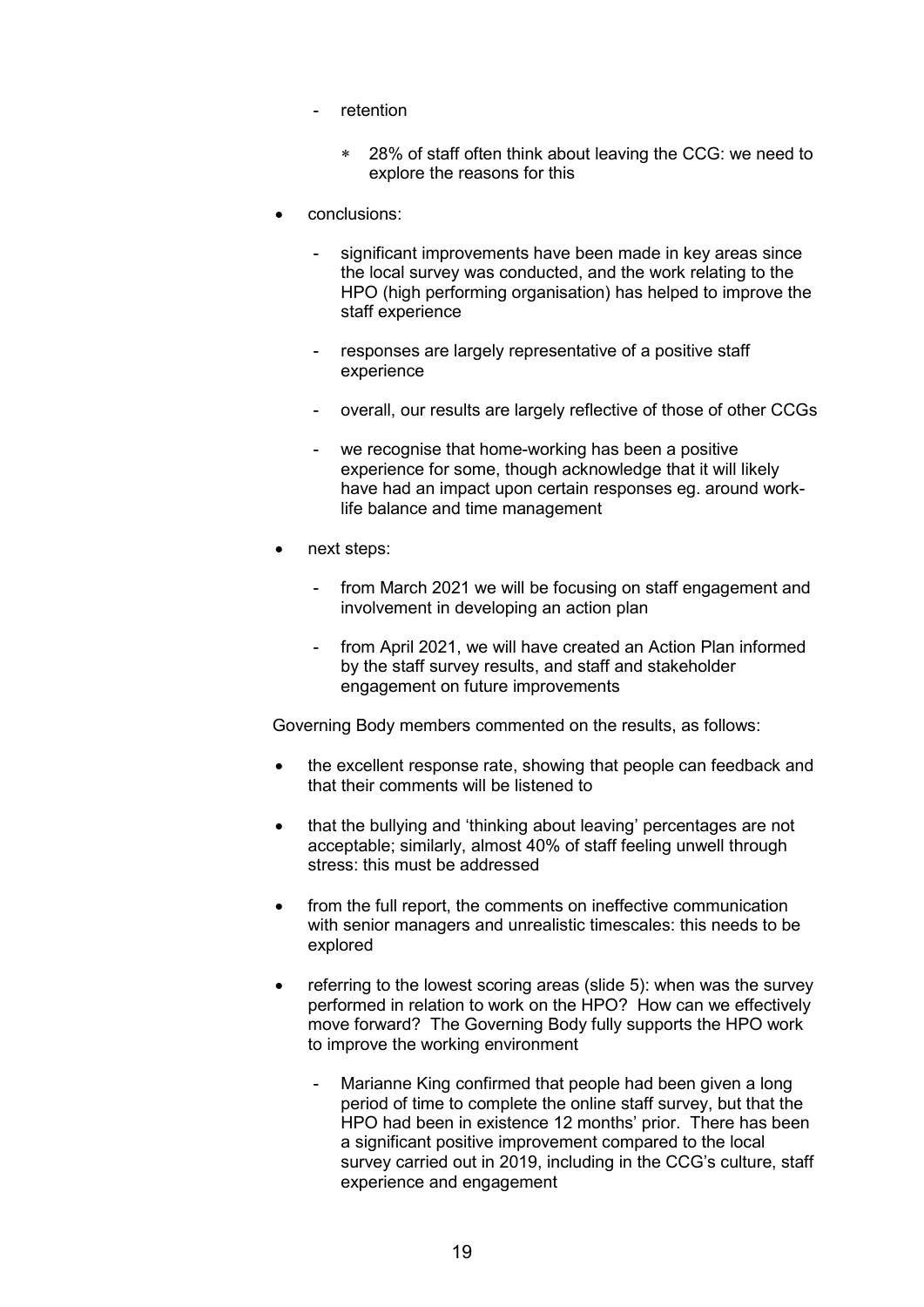- it is within the CCG's gift to ensure that the staff working environment (both mental and physical health) is improved, to carry out listening and learning events, and – as we enter into the era of Integrated Care Systems (ICSs) – to ensure we are in the best possible place for our staff
- we are aware of the implications of 'burn-out', not only in the CCG but across the system as a whole: in particular, as we think about Covid recovery (ie. returning to business as usual) and the effect on our staff over the past 12 months. We will need to keep this in particular focus in relation to our people plan and how the improvement actions are implemented

 Dr Jayne Chidgey-Clark thanked Marianne King and the HR team for their work to-date. Dr Chidgey-Clark felt that the HPO work was having a good impact, and the staff survey response rate meant that the organisation could be confident about the future challenges. In her role as Colleague [Staff] Champion, Dr Chidgey-Clark confirmed her support for the HR team and the Colleague [staff] forum, noting that the survey had revealed some very positive areas but had also identified very real concerns: it will be important to keep an eye on the stress rate and to understand if this is related to Covid or some other reason(s).

 Trudi Mann commented on the caring culture that is being reinforced throughout the CCG and wider system. Trudi Mann felt it is sometimes difficult for managers to lead through the enforced (due to Covid) digital approach but that hopefully this will improve as we move forward.

#### **SCCG 038/2021 ANY OTHER BUSINESS**

 James Rimmer reported that Sandra Corry will formally retire from Somerset CCG at the end of June, following a period of sickness absence. Val Janson will take the role of Director of Quality and Nursing with immediate effect.

### **SCCG 039/2021 DATE OF NEXT MEETING**

 The next meeting of the Governing Body will be held on 27 May 2021 at 9.30 am via MS Teams. Papers will be published in advance on our website and members of the public are invited to submit their questions to kathy.palfrey@nhs.net by midday on Tuesday, 25 May 2021.

 The Chairman brought the Part A Meeting to a close and advised that the Governing Body would now move into closed session. Part B meetings are held in private due to the confidential nature of the business to be transacted, publicity on which would be prejudicial to the public interest.

CHAIRMAN …………………………………… DATE …………………………